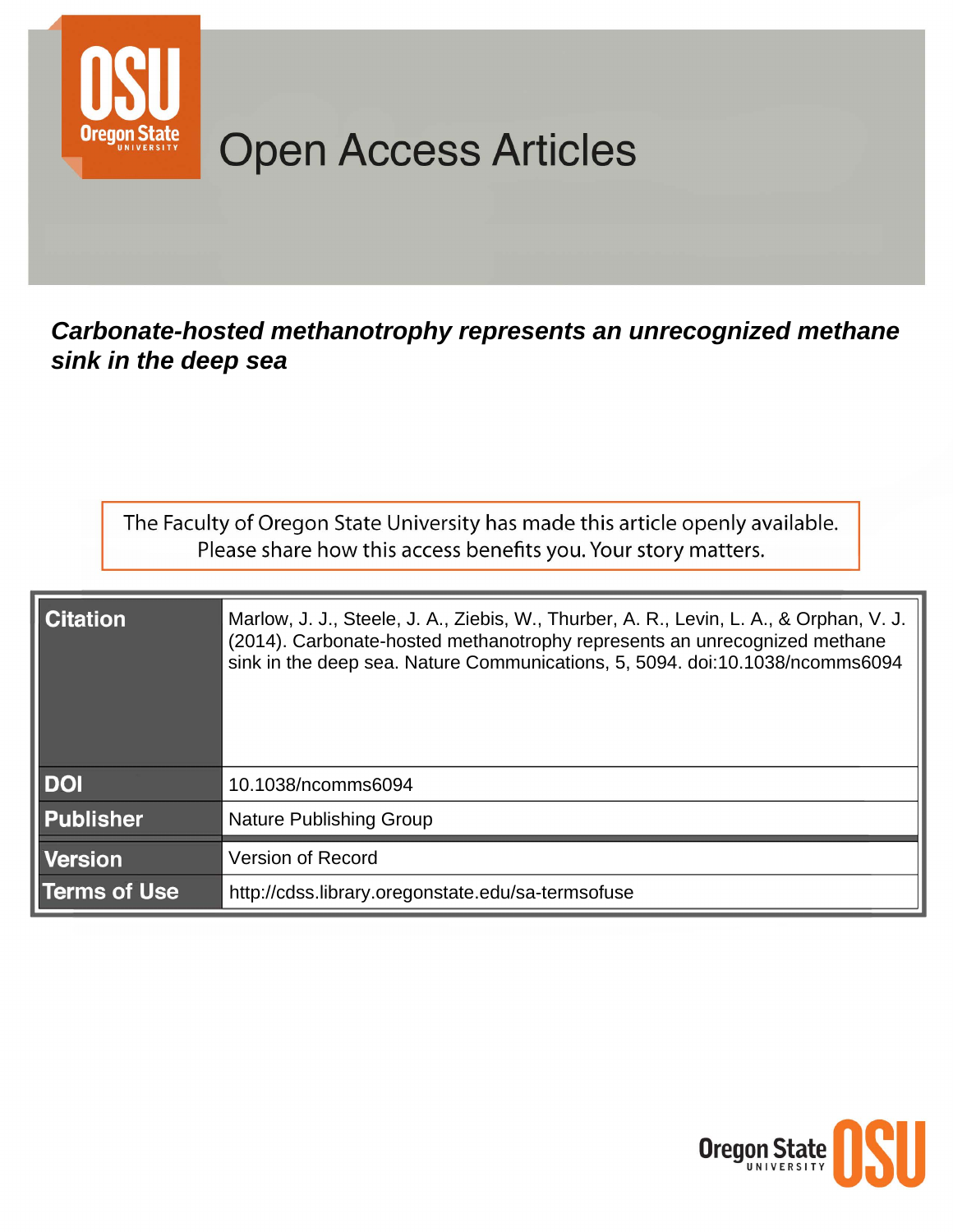

### **ARTICLE**

Received 24 Mar 2014 | Accepted 28 Aug 2014 | Published 14 Oct 2014

DOI: 10.1038/ncomms6094

## Carbonate-hosted methanotrophy represents an unrecognized methane sink in the deep sea

Jeffrey J. Marlow<sup>1</sup>, Joshua A. Steele<sup>1</sup>, Wiebke Ziebis<sup>2</sup>, Andrew R. Thurber<sup>3</sup>, Lisa A. Levin<sup>4</sup> & Victoria J. Orphan<sup>1</sup>

The atmospheric flux of methane from the oceans is largely mitigated through microbially mediated sulphate-coupled methane oxidation, resulting in the precipitation of authigenic carbonates. Deep-sea carbonates are common around active and palaeo-methane seepage, and have primarily been viewed as passive recorders of methane oxidation; their role as active and unique microbial habitats capable of continued methane consumption has not been examined. Here we show that seep-associated carbonates harbour active microbial communities, serving as dynamic methane sinks. Microbial aggregate abundance within the carbonate interior exceeds that of seep sediments, and molecular diversity surveys reveal methanotrophic communities within protolithic nodules and well-lithified carbonate pavements. Aggregations of microbial cells within the carbonate matrix actively oxidize methane as indicated by stable isotope FISH-nanoSIMS experiments and  $^{14}CH_{4}$  radiotracer rate measurements. Carbonate-hosted methanotrophy extends the known ecological niche of these important methane consumers and represents a previously unrecognized methane sink that warrants consideration in global methane budgets.

NATURE COMMUNICATIONS | 5:5094 | DOI: 10.1038/ncomms6094 | [www.nature.com/naturecommunications](http://www.nature.com/naturecommunications) 1

<sup>&</sup>lt;sup>1</sup> Division of Geological and Planetary Sciences, California Institute of Technology, Pasadena, California 91125, USA. <sup>2</sup> Department of Biological Science, University of Southern California, Los Angeles, California 90089, USA. <sup>3</sup> College of Earth, Ocean, and Atmospheric Sciences, Oregon State University, Corvallis, Oregon 97331, USA. <sup>4</sup> Center for Marine Biodiversity and Conservation, Integrative Oceanography Division, Scripps Institution of Oceanography, University of California–San Diego, La Jolla, California 92037, USA. Correspondence and requests for materials should be addressed to V.J.O. (email: [vorphan@gps.caltech.edu\)](mailto:vorphan@gps.caltech.edu).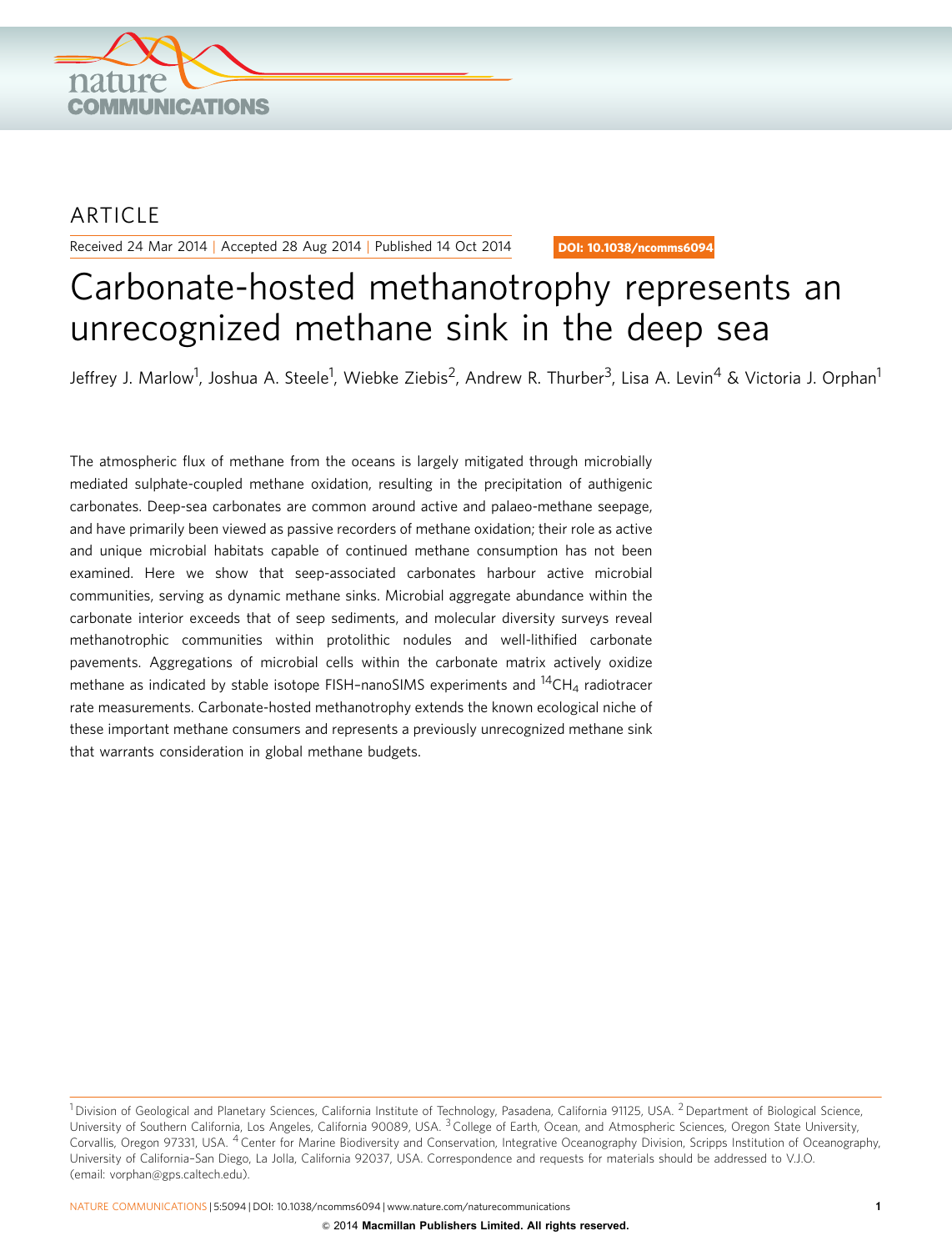whence has played an important role in global climate<br>
significant contributor to greenhouse forcing<sup>1</sup>,<br>
motivating the characterization of methane's sources sinks and change in the past and remains the fourth most motivating the characterization of methane's sources, sinks and fluxes. Biologically mediated, sulphate-coupled anaerobic oxidation of methane (AOM) is the dominant sink for methane in the oceans, consuming an estimated  $382 \text{ Tg } CH_4$  per year in seafloor sediments, a quantity equivalent to  $\sim 88\%$  of the methane released from subsurface reservoirs<sup>[2](#page-10-0)</sup>. Microbiological study of AOM at methane seeps has focused almost exclusively on sediment-based habitats, where the most energetically favourable geochemical horizon, the sulphate–methane transition zone, typically occurs in the top several centimetres<sup>3</sup>. However, sediment accounts for only a portion of the seafloor cover at methane seep structures: based on sidescan sonar imagery and seafloor video observations, substantial portions of actively seeping areas are capped by carbonate rock precipitate  $4-7$ . The presence and potential activity of extant microbial communities within these carbonate rocks and their impact on global methane dynamics have so far been unexplored.

In anoxic sediments at methane seeps, advection-driven methane-rich fluids come into contact with sulphate-rich seawater<sup>8</sup>. At these sites, biological AOM is mediated through an enigmatic metabolic partnership involving anaerobic methanotrophic (ANME) archaea and sulphur-metabolizing deltaproteobacteria that operates at a low predicted Gibbs energy yield $9-11$ . The overall reaction of combined AOM and sulphate reduction increases alkalinity, promoting the precipitation of authigenic carbonate<sup>12</sup>. An estimated 14% of biologically oxidized methane at active seep settings precipitates in this manner<sup>13</sup>, leading to a range of carbonate minerals<sup>14</sup>. The resulting precipitation products may vary in size, ranging from microcrystals<sup>[15](#page-11-0)</sup> to extensive structures of pavements, slabs and mounds produced by upward growth (known as chemoherms) or post-formation winnowing<sup>14,16,17</sup>. Carbonate volumes have been estimated for a few regions of active seepage and may exceed a million cubic metres at areas such as the Costa Rica margin<sup>4</sup>, Hydrate Ridge<sup>[6](#page-10-0)</sup> and the Chilean subduction zone<sup>[5](#page-10-0)</sup>, suggesting that these methane-derived structures have the potential to serve as a significant habitat within the seep ecosystem.

The association of ANME microbial biomass with authigenic carbonates has been previously discussed in specialized environments. Most prominently, methane-fueled 'reefs' composed of porous carbonates and thick mats of ANME archaea and sulphate-reducing bacteria (SRB) were discovered at sites of vigorous methane venting in the euxinic bottom waters of the Black Sea[18](#page-11-0). Organic geochemical analysis of microbial mats within centimetre-scale void spaces within carbonate chemoherms from the Black Sea were found to contain lipids indicative of ANME and SRB; it was proposed that these carbonate structures formed through AOM-mediated carbonate precipitation in the sediment and, after sufficient accumulation, expanded into the overlying anoxic water column<sup>[19](#page-11-0)</sup>. Although the discovery of the Black Sea AOM ecosystem has expanded our view of anaerobic methanotrophy and carbonate precipitation, the unique geochemical setting of this euxinic basin makes it difficult to extrapolate associated findings to the more globally relevant carbonate precipitation associated with AOM along continental margins. At such locations, carbonate slabs and pavements range from outcrops of vuggy, highly porous rock to lower-permeability massive structures<sup>[6,16](#page-10-0)</sup>. Sr-isotope data and the presence of carbonate precipitation products favoured under high-bicarbonate, low-sulphate conditions suggest that carbonate is largely precipitated within the sediment, and is subsequently exposed through uplift and/or erosion<sup>16</sup>. There is no large-scale visible surficial manifestation of ANME/SRB biomass, as observed

in the Black Sea $^{18}$ , and the potential for carbonate-associated methanotrophic activity by extant endoliths (organisms living within the pore spaces of rocks) has not been examined.

In select seep settings along continental margins and submarine mud volcanoes, archaeal 16S ribosomal RNA gene surveys and lipid biomarker analyses of carbonate crusts provided evidence of methanotrophic microbial biosignatures<sup>20</sup>. Within porous Hydrate Ridge chemoherms experiencing focused fluid flow, isotopic links between AOM and carbonates were reported, as were putative fossilized microbial filaments<sup>[6](#page-10-0)</sup>. In both cases, the potential occurrence of intact, viable microorganisms and active methane oxidation within the carbonate matrix was not determined.

The conditions in which microbial AOM has been suggested to occur alongside carbonate precipitation products<sup>18–21</sup> represent an end-member of potential endolithic habitats: settings with high connectivity to metabolic reactants (for example, methane and sulphate) and seemingly minor physicochemical or energetic obstacles to sulphate-dependent AOM. Well-lithified massive carbonate rocks that pave substantial areas of the seafloor associated with present and past methane seepage, as well as those precipitates found in areas of low seepage activity, represent unique endolithic habitats more constrained by permeability limitations and/or methane supply; the potential of methanotrophic activity in such settings warrants investigation.

When subseafloor environments are considered, well-lithified rock constitutes the volumetrically dominant physical substrate at seep-associated mounds<sup>4-6,14</sup>. Although some endolithic organisms appear to gain nutrients from their host  $rock^{22}$ , the self-sealing effect of microbially accelerated authigenic carbonate formation implies that the supply of energy and nutrients may be limited in the seep-associated endolithic habitat, offering a valuable comparison with the better-studied sediment-hosted methane seep communities. Carbonate mounds such as those at Hydrate Ridge, Oregon, are made up of several different lithologies, the most prominent being grey micrite-cemented massive carbonates and white aragonitic breccias that exhibit a range of porosities $6,14$ . These rocks form extensive cohesive structures at seep sites, often extending hundreds of metres beneath the seafloor<sup>5,23</sup>.

Endoliths are probably pervasive within rocks at the Earth's surface<sup>[22](#page-11-0)</sup> and have been observed within basaltic oceanic crust on the seafloor<sup>[24](#page-11-0)</sup> and in deep subseafloor samples<sup>[25](#page-11-0)</sup>. Endoliths are more formally divided into chasmo-, crypto- and eu-endoliths depending on their mode of rock colonization<sup>[26](#page-11-0)</sup>; the microorganisms referred to in this study with the more general term 'endolith' belong to a separate subset of organisms that precipitate authigenic rock around them in a process of gradual self-entombment. Geobiological studies that have examined authigenic carbonate mounds have primarily pursued biomarker characterization rather than modern endolithic activity. 13C-depleted lipids such as crocetane and archaeol at Aleutian margin seeps<sup>27</sup>, lipids and ANME 16S rRNA genes at Gulf of Cadiz structures<sup>[28](#page-11-0)</sup>, and an ANME-2-derived extended sn-2-hydroxyarchaeol found in multiple seep carbonate mounds<sup>[29](#page-11-0)</sup> are all suggestive of methanotrophic archaeal involvement, but offer limited insight on contemporary metabolic activity. The presence of biomarkers within mounds is often used forensically in an effort to reconstruct antecedent microbial communities and past conditions of carbonate precipitation<sup>30</sup>; such studies have offered evidence of AOM and methanogenesis in association with authigenic carbonates during and potentially after their formation<sup>31</sup>. The suggestion of microbial involvement with carbonate crust formation<sup>[20](#page-11-0)</sup>, predicated on the detection of low-abundance ANME 16S rRNA gene sequences and <sup>13</sup>C-depleted archaeal lipids, challenged the interpretation of carbonate precipitation products as exclusively fossil deposits.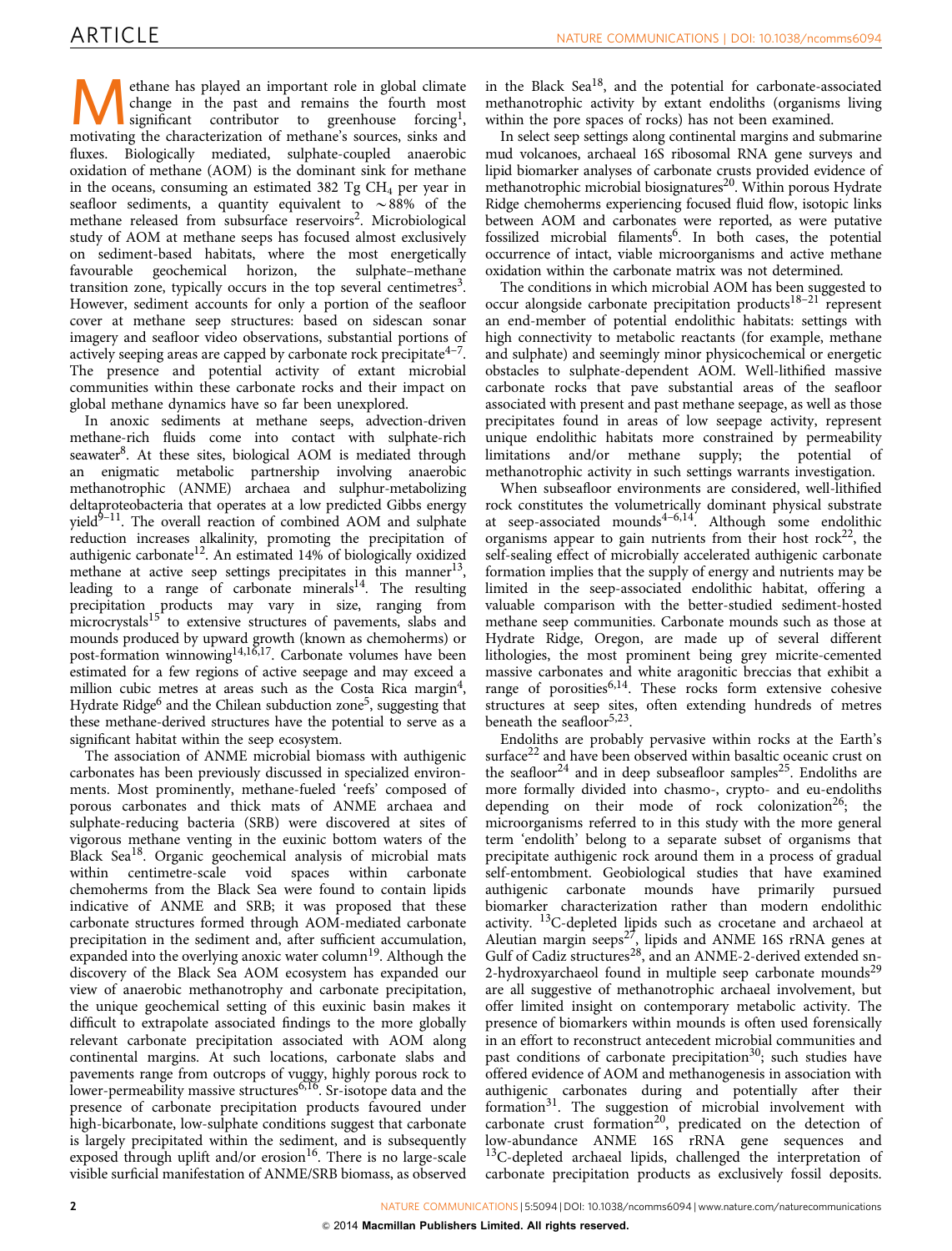<span id="page-3-0"></span>However, the viability of the microbial community and sustained endolithic AOM activity within the authigenic carbonate matrix was not demonstrated.

Seafloor and sediment-hosted authigenic carbonates have not historically been considered to be dynamic living ecosystems whose biological activity has a significant impact on seafloor methane fluxes; the findings presented here suggest that is precisely the case. We use molecular diversity surveys and fluorescence *in situ* hybridization (FISH) to demonstrate that methane-derived authigenic carbonates, including sedimenthosted protolithic nodules and exhumed carbonate rocks from both actively venting and low methane flux environments, are viable habitats for abundant methanotrophic microorganisms. Stable isotope analyses of carbonate-associated microorganisms by nanoscale secondary ion mass spectrometry (nanoSIMS) and  ${}^{14}$ CH<sub>4</sub> radiotracer studies confirmed aerobic methanotrophic and ANME activity, revealing seafloor carbonate habitats as important, previously unrecognized methane sinks.

#### Results

Characterizing the endolithic habitat. Twenty-four samples were collected for study from methane seep sites at Hydrate Ridge, Eel River Basin and the Costa Rica margin (Supplementary Table 1 and Supplementary Figs 1 and 2). Porosity and permeability values of representative samples were empirically measured using core plug analysis to quantify the fluid flow potential through the physical substrates and characterize putative microbial habitats (Supplementary Table 2). Active massive carbonate samples (A.Carb-4588E3 and A.Carb-5152) had permeabilities of  $1.7 \times 10^{-15}$  to  $4.9 \times 10^{-15}$  m<sup>2</sup>, while low-activity massive carbonates (L.Carb-5473, L.Carb-5028, L.Carb-2719 and L.Carb-2787; Supplementary Fig. 2g) were two orders of magnitude less permeable, averaging  $1.3 \times 10^{-17} \pm 1 \times 10^{-17} \text{ m}^2$  s.e. Active porous carbonates analogous to chemoherm samples reported in Bahr et al.<sup>[19](#page-11-0)</sup> (for example, A.Carb-5305 and A.Carb-3439; Supplementary Fig. 2e) were too friable for core plug analysis, but probably exhibit even higher permeabilities given their macroscale vugs and conduits. Petrographic thin sections provide microscopic evidence of less-developed pore-filling aragonite fans and less-dense micritic matrix in active porous carbonates compared with lithified structures from low-activity seep areas (Supplementary Fig. 3).

Microbial 16S rRNA gene analysis revealed abundant methane seep-associated archaeal and bacterial phylotypes with an apparent shift in community composition with lower seep activity (Supplementary Data 1–3). Among Archaea, ANME lineages were the predominant sequences recovered at sites within active seep areas, including sediment (92.9%,  $n = 170$  total clones), sedimenthosted carbonate nodule (85%;  $n = 113$ ) and exhumed carbonate slab (70.9%;  $n = 206$ ) environments, while a carbonate sample from a region of low methane flux contained a much smaller percentage of ANME representatives  $(12.9\%; n = 139;$ Supplementary Data 1). Members of the ANME-1 group comprised nearly all of the recovered ANME sequences within the low-activity seafloor carbonate (83.7%), compared with  $<$  40% in active samples (12.7%, 39.6% and 20.6% of ANME sequences in sediment, nodules and carbonates, respectively). The presence of ANME-1 within low-activity carbonate rock was confirmed with FISH, using an ANME-1-specific oligonucleotide probe<sup>32</sup>. Deltaproteobacteria, including representatives closely related to sulphate-reducing genera that associate with ANME in seep environments, accounted for large percentages of the bacterial clones from active sediment (27.3%; 45 sequences) and nodules (53.6%; 75 sequences), but comprised a smaller proportion of recovered sequences within the carbonates from active and lowactivity areas (15.2% and 22.7%, respectively, 74 total sequences). Known aerobic methanotrophic sequences were not recovered in 16S rRNA gene bacterial surveys (Supplementary Data 2), but Methylococcales sequences were identified in 454 pyrotag sequencing of the A.Carb-3439 carbonate (14 of  $n = 7,124$  reads; Supplementary Data 3). Genes encoding particulate methane monooxygenase (*pmoA*), the enzyme responsible for the first step of aerobic methane oxidation, were detected by PCR and sequenced from active seep sediment (A.Sed-3452, 3–6 cm depth horizon) and a carbonate sample recovered off-seep (L.Carb-3414; Genbank accession numbers KF616507–KF616827).

Cell aggregates of Archaea and sulphate-reducing deltaproteobacteria were observed by catalysed reporter deposition FISH (CARD-FISH) using the general archaeal probe Arch915 and Desulfosarcina/Desulfococcus (DSS)-specific probe DSS658 in all carbonates examined, revealing the presence of endolithic microorganisms with intact ribosomes. Quantification of DAPI (4',6-diamidino-2-phenylindole)-stained cells and cell clusters showed that microbial aggregates within the interior of active carbonates were more abundant and larger, but less densely

|                               | Average aggregate<br>diameter, $\mu$ m (s.e.; <i>n</i> ) | Aggregates per<br>$mg$ (s.e.) | Aggregate biovolume relative<br>to sediment (s.e.) | <b>Pair correlation</b><br>peak, µm (s.e.) | Aggregate biomass relative to<br>sediment (per mg) |
|-------------------------------|----------------------------------------------------------|-------------------------------|----------------------------------------------------|--------------------------------------------|----------------------------------------------------|
| Active sediment               | 6.51(0.69; 687)                                          | 319(2.7)                      | 1(0.08)                                            | 0.59(0.02)                                 |                                                    |
| Active nodule                 | 6.48(0.87; 840)                                          | 406 (2.4)                     | 0.46(0.01)                                         | 1.09(0.05)                                 | 0.58                                               |
| Active porous                 | 10.2 (1.6: 468)                                          | 511(8.9)                      | 0.23(0.03)                                         | 1.04(0.04)                                 | 1.41                                               |
| Carbonate                     |                                                          |                               |                                                    |                                            |                                                    |
| Active massive                | 9.94 (0.98: 624)                                         | 481 (7.4)                     | 0.20(0.04)                                         | 0.98(0.02)                                 | 1.05                                               |
| Carbonate                     |                                                          |                               |                                                    |                                            |                                                    |
| Low Act.                      | 6.12(1.1; 249)                                           | 177(3.2)                      | <b>NM</b>                                          | <b>NM</b>                                  | <b>NM</b>                                          |
| Sediment                      |                                                          |                               |                                                    |                                            |                                                    |
| Low Act. massive<br>Carbonate | 5.56 (1.0: 423)                                          | 205(2.4)                      | NM.                                                | <b>NM</b>                                  | <b>NM</b>                                          |

|  |  | Table 1   The average diameter, abundance, biovolume and pair correlation peak of DAPI-stained aggregates across all sample types. |  |
|--|--|------------------------------------------------------------------------------------------------------------------------------------|--|
|  |  |                                                                                                                                    |  |

DAPI, 4',6-diamidino-2-phenylindole; n, number of aggregates analyzed for each sample type; NM, not measured

Aggregate diameter and abundance values are from the following samples: A.Sed-3098, A.Sed-3452, A.Sed-5128, A.Nod-2518, A.Nod-2688, A.Nod-3099, A.Carb-3439, A.Carb-5305, A.Carb-2871, A.Carb-4588E3, A.Carb-5152, L.Sed-2939, L.Sed-5043, L.Carb-3604, L.Carb-3604 and L.Carb-5028. Biovolume and pair correlation peak calculations were obtained with DAIME software for the<br>A.Carb-4588E3, A.Carb-5152, L.Sed-293 following samples: A.Sed-3098 aggregates 5, 6, 12, 15 and 19 (sediment); A.Nod-3099 aggregates 2, 5, 6, 14 and 16 (nodule); A.Carb-3439 aggregates 18, 19, 22, 26 and 33 (active porous carbonate); A.Carb-5152 aggregates 5, 6, 12, 17 and 18 (active massive carbonate). Relative biomass values were calculated from diameter, abundance, and biovolume values. Biovolume and pair correlation peaks were only measured for active samples in order to appropriately compare ecosystems most influenced by methane seepage.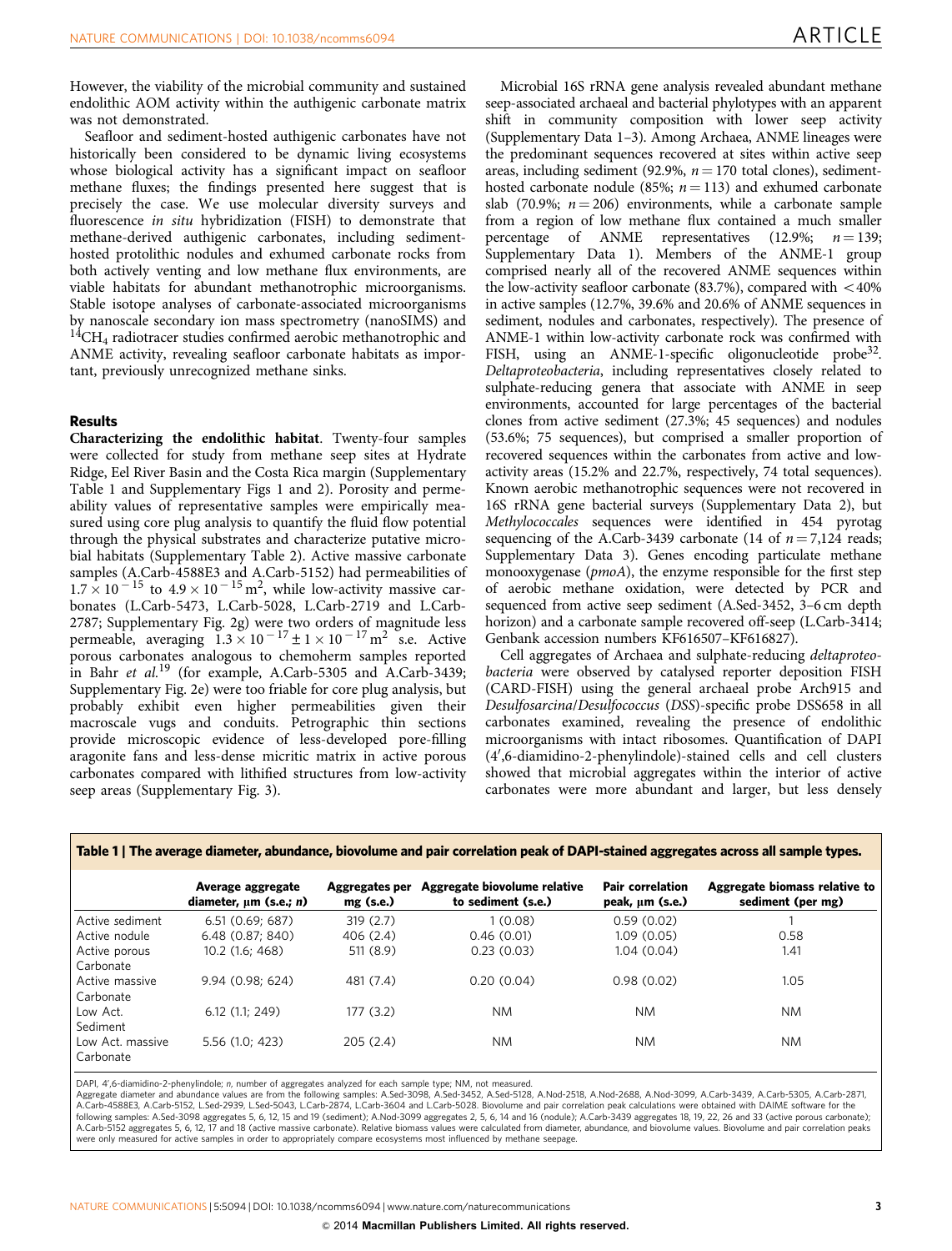<span id="page-4-0"></span>

Figure 1 | Methane oxidation rates derived from <sup>14</sup>CH<sub>4</sub> radiotracer experiments. Rates under (a) oxic and (b) anoxic conditions are shown, using active sediment (A.Sed-5128), low-activity sediment (L.Sed-5043) and intact pieces of active porous carbonate (A.Carb-5305), active massive carbonate (A.Carb-5152) and low-activity massive carbonate (L.Carb-5028) from Hydrate Ridge. Each bar represents nmol methane oxidized at a particular time point, with values from killed control experiments subtracted; error bars show s.e. for triplicate incubations (the 1.9-day aerobic low-activity sediment and 3-day anaerobic active porous carbonate data points represent only one replicate).

packed, than sediment- and nodule-hosted aggregates [\(Table 1](#page-3-0) and Supplementary Fig. 4). A 'pair correlation statistic'<sup>[33](#page-11-0)</sup> supported this packing density trend, suggesting that cells from sediment-hosted microbial aggregates favoured a shorter intercellular distance  $(0.59 \pm 0.02 \,\mu\text{m})$  than aggregates from nodules, active porous and active massive carbonates ( $\sim$ 1 µm). The vast majority of observed biomass was in aggregate form: microscopic analysis of microorganisms concentrated on 0.22  $\mu$ m filters showed that  $\langle 1\%$  of DAPI-stained cells were in single or few-celled arrangements in active rocks, sediments and nodules, while a larger proportion ( $\sim$ 10–15%) was observed in lowactivity sediment and carbonate rock samples (Supplementary Table 3).

Combining measurements of aggregates' abundance, size and biovolume within the different habitats surveyed in this study, we calculated that active carbonate habitats had greater aggregatebased microbial abundances per unit dry mass than active methane seep sediment and nodules. Porous carbonates and massive carbonates from active methane seeps hosted 41% and 5% more aggregate-based cells than active seep sediment (per unit mass), respectively, and 143% and 81% more than sedimenthosted carbonate nodules, respectively ([Table 1\)](#page-3-0).

Methanotrophic metabolic activity. To verify whether the carbonate-hosted communities were active in methane oxidation, a  ${}^{14}$ CH<sub>4</sub> radiotracer method was used to directly demonstrate net methane consumption by endolithic microorganisms. Methane oxidation was highest in active methane seep sediment (A.Sed-5128, 0–12 cm depth horizon) incubated under anoxic conditions, consuming  $193.6 \pm 20.4$  nmol CH<sub>4</sub> cm<sup>-3</sup> per day after a 7-day incubation at  $4^{\circ}C$  ( $n = 3$ ). Porous (A.Carb-5305) and massive (A.Carb-5152) carbonates from active seep sites oxidized methane at rates  $\sim$  42% and 27% of the sediment AOM rate, or 80.9  $\pm$  9.2 and 52.5  $\pm$  8.0 nmol CH<sub>4</sub> cm<sup>-3</sup> per day, respectively. When scaled by relative DAPI-stained aggregate biomass ([Table 1](#page-3-0)), porous carbonates consumed methane at 30% of the rate of active seep-associated sediment per unit biomass and massive carbonates were 26% as active. Sediment and carbonate samples from the lower methane flux sites (L.Sed-5043 and L.Carb-5028) both demonstrated low, but detectable, levels of AOM activity (7.5  $\pm$  1.8 and 11.8  $\pm$  2.0 nmol CH<sub>4</sub> cm<sup>-3</sup> per day, respectively). Rates of methane oxidation under oxic conditions were also measured using parallel incubations amended with CH<sub>4</sub> (2.2 mM) and  $O_2$  (420 µM). Aerobic methane oxidation rates were  $\sim$  31% that of their anaerobic counterparts for both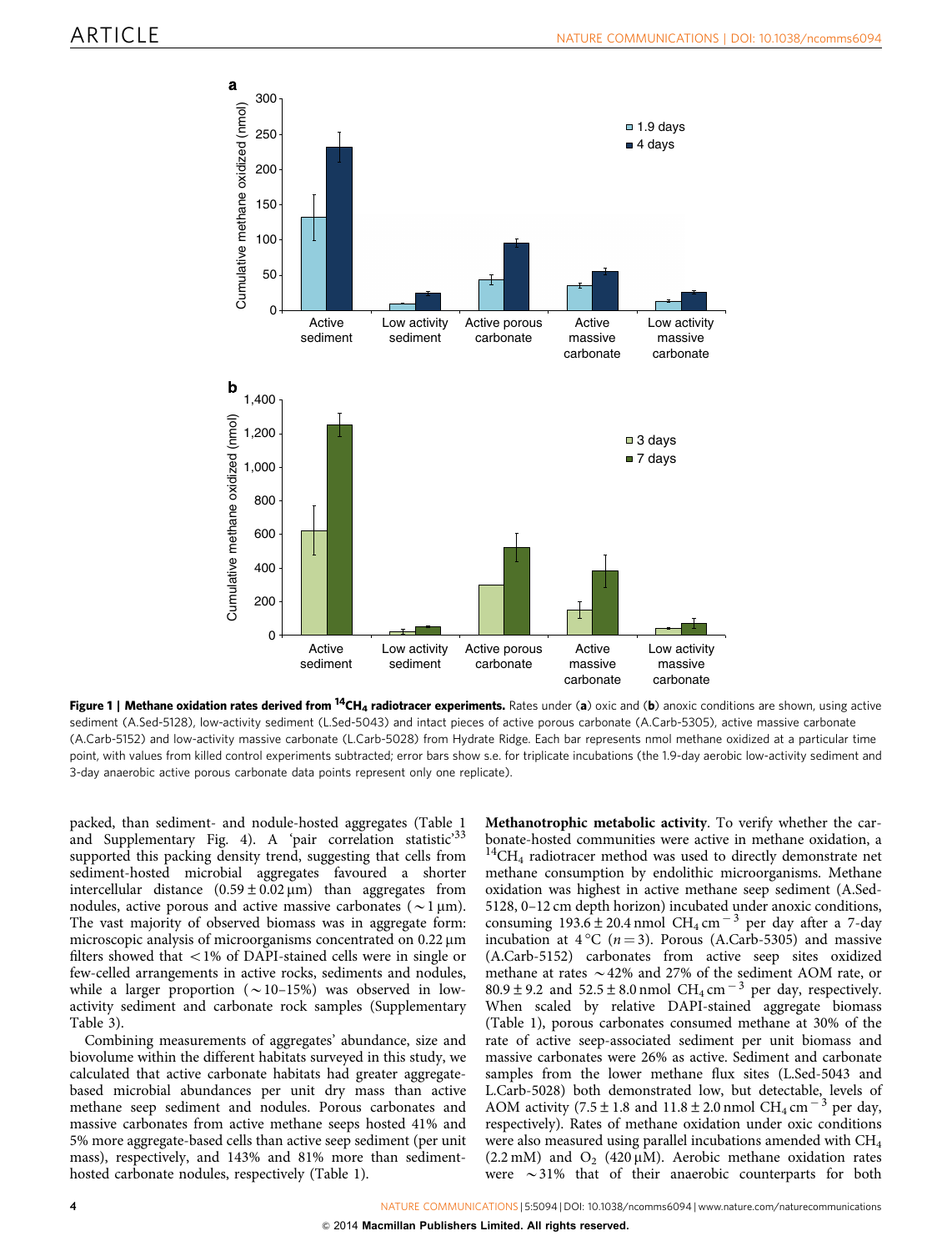<span id="page-5-0"></span>

Figure 2 | Anabolic incorporation of isotopically labelled substrate by endolithic microbial aggregates. Paired CARD-FISH and nanoSIMS results of samples A.Carb-3439 (a-c) and A.Nod-3294 (**d**) are provided. A.Carb-3439 was incubated at 4°C for 27 months under anoxic conditions with 2 mM <sup>15</sup>NH<sub>4</sub>Cl and 1.48 mM CH<sub>4</sub> (50% <sup>13</sup>CH<sub>4</sub>); A.Nod-3294 was incubated at 4 °C for 9 months under anoxic conditions with 1 mM <sup>15</sup>NH<sub>4</sub> and 1.12 mM  $12CH_4$ . In A.Carb-3439 CARD-FISH images, red signal indicates Arch 915 hybridization and green indicates DSS 658 hybridization; the colours are reversed for A.Nod-3294 hybridizations. <sup>15</sup>N and <sup>13</sup>C atom % nanoSIMS images are derived from <sup>15</sup>N<sup>12</sup>C  $1/4$ N<sup>12</sup>C <sup>-</sup> and <sup>13</sup>C  $-1/2$ <sup>2</sup>C <sup>-</sup> ion count ratios, respectively, and represent mean values from multiple planes of analysis. Scale bars apply to CARD-FISH and nanoSIMS images, and are 10 µm (a,b) and 5 µm (c,d). Control A.Carb-3439 aggregates (n = 3) incubated with unlabelled chemical substrate exhibited average <sup>15</sup>N and <sup>13</sup>C atm % values of 0.35 and 0.54, respectively.

sediments and carbonates among active methane seep samples and 60% among low-activity samples. In all data presented here, rates derived from killed control incubations were subtracted (1.2 and 0.6 nmol  $CH_4 \text{ cm}^{-3}$  per day for anaerobic-sterilized active sediment and active porous carbonate, respectively; 3.1 and 2.9 nmol  $CH_4 \text{ cm}^{-3}$  per day for oxic-sterilized active sediment and active porous carbonate, respectively; [Fig. 1](#page-4-0)).

To confirm the viability and anabolic activity of carbonateassociated archaea and bacteria, targeted FISH–nanoSIMS analyses were conducted using samples from an active porous carbonate (A.Carb-3439; Supplementary Fig. 2e), collected from Hydrate Ridge. Following amendment of intact interior pieces of carbonate ( $\sim$ 5 cm diameter pieces,  $\sim$ 300 g total mass) with  $2 \text{ mM } ^{15}\text{NH}_4\text{Cl}$  and  $0.44 \text{ mM } ^{15}\text{CH}_4$  (50%  $^{13}\text{CH}_4$ ) at 4 °C for 27 months, three endolithic archaea and DSS aggregates were identified by CARD-FISH and their  ${}^{13}C/{}^{12}C$  and  ${}^{15}N/{}^{14}N$  ratios measured by nanoSIMS. All three consortia showed maximum levels of 15N incorporation ranging from 83.3 to 87.9 atom% (Fig. 2a–c), demonstrating consistent overall growth rates over an extended incubation period. Carbonate-hosted aggregates had maximum <sup>13</sup>C values of 1.11–1.36 atom% after 27 months, which was approximately double that of the  ${}^{13}C/{}^{12}C$  ratios measured from unlabelled control aggregates (0.48–0.66 atom%; Supplementary Table S4).

FISH-nanoSIMS analysis of  $15NH_4^+$  assimilation by ANME/ SRB aggregates recovered from intact sediment-hosted carbonate nodules  $(\sim 15 \text{ mm}$  diameter) also demonstrated significant enrichment after 9 months, reaching <sup>15</sup>N values of 76 atom% (Fig. 2d), while aggregates from parallel unlabelled control incubations had <sup>15</sup>N values of  $\sim$  0.5 atom%. In addition, nanoSIMS analysis of a 5-day shipboard incubation experiment with an intact active carbonate sample (A.Carb-3439,  $\sim$  10 cm diameter subsample) amended with 0.44 mM CH<sub>4</sub> (50% <sup>13</sup>CH<sub>4</sub>) and  $O<sub>2</sub>$  (air) revealed that half of the DAPI-stained microbial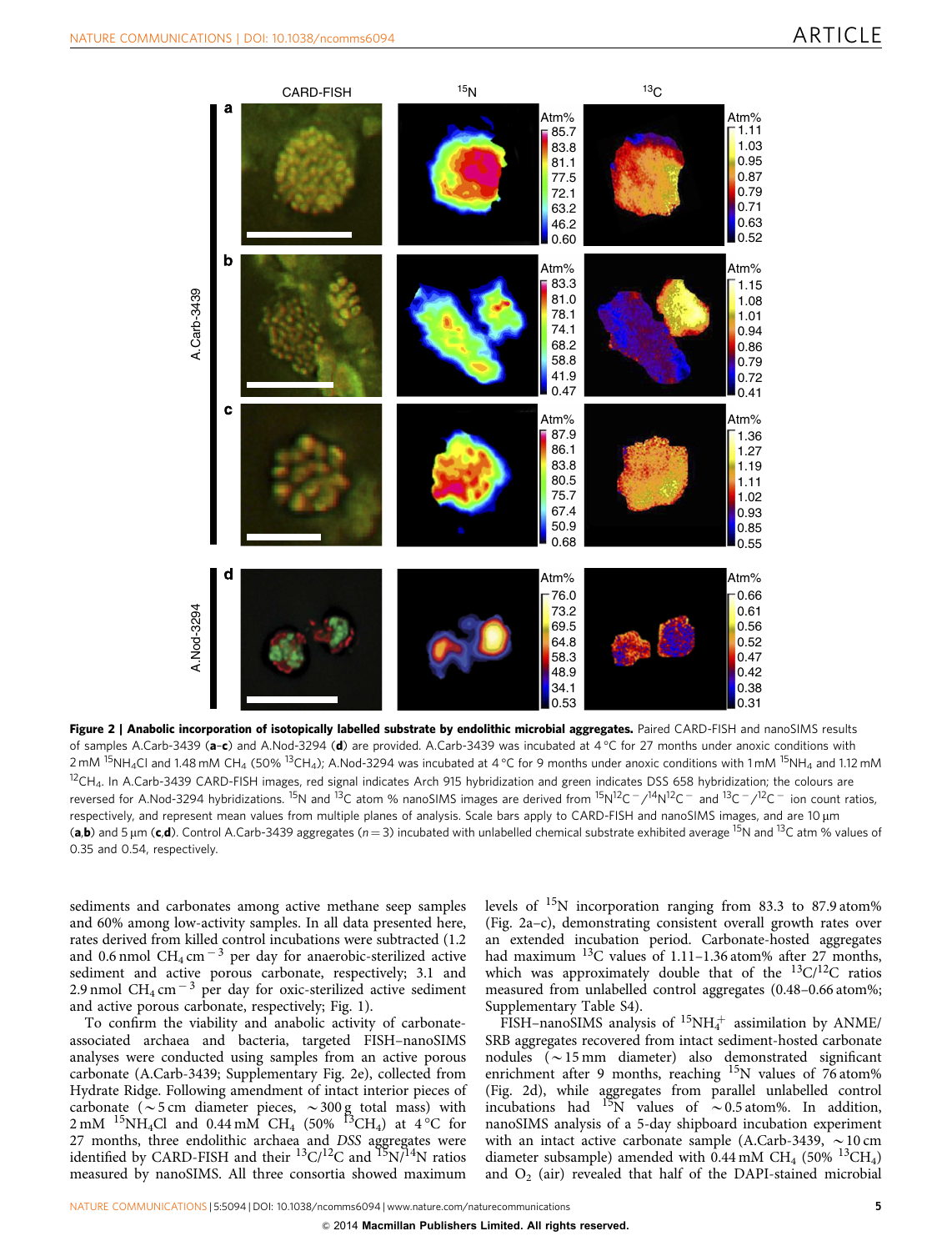<span id="page-6-0"></span>aggregates analysed ( $n = 10$ ) showed slightly elevated levels of <sup>13</sup>C in biomass relative to the parallel unlabelled controls ( $n = 3$ ) aggregates; [Fig. 3](#page-7-0)).

### **Discussion**

The data presented above demonstrate that methane-derived authigenic carbonates, including sediment-hosted nodules and well-lithified carbonate rocks and pavements at the seabed, host substantial active microbial biomass capable of methane oxidation under both oxic and anoxic conditions. Porosity and permeability heavily influence the microbial habitability of rock-hosted environments by determining both the habitable volume and the dynamics of chemical substrate delivery (CH4,  $SO_4^{2-}$  and nutrients) and end-product removal (e.g.,  $H_2S$  and  $HCO<sub>3</sub><sup>-</sup>$ ). The measured permeability values, which indicate connected pore spaces within rock (Supplementary Table 2), ranged over three orders of magnitude. Permeability values of active massive carbonates are within the range of values observed for seep sediments<sup>[34](#page-11-0)</sup>, indicating that fluid flow through the carbonate interior is sufficient to support biological activity. It was not possible to determine the porosity and permeability of active porous carbonates, but their macroscopic vugs and fractures probably confer even higher values; indeed, similar porous structures are reported to harbour localized microbial  $mats<sup>19</sup>$ , biomarkers and depleted carbon isotopic signatures<sup>[6](#page-10-0)</sup> in chemoherms. Such enhanced fluid supply is an important environmental variable, particularly in surface-exposed porous carbonates unencumbered by lower-permeability overlying sediment, and may influence microbial aggregate size, abundance and spatial structure. The massive carbonates recovered off-seep from low-activity sites demonstrate much lower permeabilities, likely to be due to the time-integrated accumulation of biologically produced carbonate<sup>[13](#page-10-0)</sup>. Similar permeability decreases occur within modelled mid-ocean ridge basaltic crust, as anhydrite and sulphide precipitation limit fluid flow<sup>[35](#page-11-0)</sup>, and these physical constraints, which could limit methane and nutrient flux, may curtail in situ microbial growth. Active massive carbonates exhibit permeability values similar to those of seafloor basalts, which have been shown to host endolithic

chemolithoautotrophic microorganisms<sup>24</sup>. In comparison, permeabilities of massive carbonates from low-activity areas are analogous to those of basalts several hundreds of metres below the seafloor<sup>[36](#page-11-0)</sup>. The organisms we detected in this hydrologic regime may exhibit adaptations to limited chemical substrate delivery; studying these unique ecosystems may provide insight into survival strategies under physical constraints.

The methanotrophic communities identified within carbonate rocks appeared to differ across the sampled range of seepage activities and habitat types. In archaeal 16S rRNA gene clone libraries, ANME lineages were decreasingly prominent from active seep sediment (92.9%) to active carbonate nodule (85%), to active seep carbonate (70.9%) habitats; this progressive decrease may point to a physical substrate-based influence on community structure in which additional niches develop in lithified carbonates. The ANME contingent of the carbonate sample from a low-activity site not only comprised a smaller percentage of total archaeal sequences (12.9%) but was also dominated by ANME-1, in contrast to the ANME-2-rich assemblages found at actively venting seeps. ANME-1 archaea may be capable of methanogenesis $37$  and have been found to live independently of bacterial partners, indicating that they may not require the close spatial association of syntrophic bacteria<sup>[38](#page-11-0)</sup>. It is possible that ANME-1 in low-activity carbonates adopt multiple bacteria-independent aggregates to ANME-1-deltaproteobacterial consortia.

Low-activity carbonates recovered from outside the seep area retained significant microbial biomass in the carbonate interior, much of which appeared to be unrelated to seep-associated microorganisms and suggests a secondary colonization after methane flux wanes. Nonetheless, the occurrence of methanotrophic activity upon the addition of methane indicates the presence and viability of anaerobic and aerobic methaneoxidizing microorganisms, an observation supported by our FISH detection of ANME-DSS aggregates in these samples.

Endolithic aggregates recovered from active carbonates were larger and more diffusely packed than those described from active seep sediments [\(Table 1](#page-3-0) and Supplementary Fig. 4), exhibiting mixed or clustered species distributions. When modelling large aggregates ( $25 \mu m$ ), Orcutt and Meile<sup>[39](#page-11-0)</sup> found that consortia

| Table 2   Comparison of methane oxidation rates.                                                                         |                                                                                                                                                                                                                                                                                                                                              |                                                                                                                     |  |  |  |
|--------------------------------------------------------------------------------------------------------------------------|----------------------------------------------------------------------------------------------------------------------------------------------------------------------------------------------------------------------------------------------------------------------------------------------------------------------------------------------|---------------------------------------------------------------------------------------------------------------------|--|--|--|
| <b>Study</b>                                                                                                             | <b>Sample</b>                                                                                                                                                                                                                                                                                                                                | Methane oxidation rate; nmol $CH4$ cm <sup>-3</sup> per day                                                         |  |  |  |
| This study                                                                                                               |                                                                                                                                                                                                                                                                                                                                              |                                                                                                                     |  |  |  |
| Oxic<br>Anoxic                                                                                                           | Active sediment A.Sed-5128<br>Low-activity sediment L.Sed-5043<br>Active porous carbonate A.Carb-5305<br>Active massive carbonate A.Carb-5152<br>Low-activity massive carbonate L.Carb-5028<br>Active sediment A.Sed-5128<br>Low-activity sediment L.Sed-5043<br>Active porous carbonate A.Carb-5305<br>Active massive carbonate A.Carb-5152 | 64.1 (11.3)<br>4.7(0.5)<br>23.5(2.4)<br>16.2(2.1)<br>6.8(0.6)<br>193.6 (20.4)<br>7.5(1.8)<br>80.9(9.2)<br>52.5(8.0) |  |  |  |
| Treude et al. <sup>43</sup><br>Wegener et al. <sup>42</sup><br>Joye et al. <sup>70</sup><br>Girguis et al. <sup>44</sup> | Low-activity massive carbonate L.Carb-5028<br>Hydrate Ridge active seep sediment<br>North Sea active seep sediment<br>Gulf of Mexico active seep sediment<br>Monterey Bay active seep sediment                                                                                                                                               | 11.8(2.0)<br>$32 - 2,358$<br>$25 - 450$<br>121-501<br>82.3                                                          |  |  |  |
| Hansen et al. <sup>45</sup><br>Hoehler et al. <sup>10</sup><br>Reeburgh <sup>46</sup>                                    | Norsminde Fjord inner shelf sediment<br>Cape Lookout Bight inner shelf sediment<br>Skan Bay outer shelf sediment                                                                                                                                                                                                                             | 14.3<br>$14 - 18$<br>$4.9 - 9.3$                                                                                    |  |  |  |

AOM, anaerobic oxidation of methane.

Results for the ten sample types tested in this study are provided alongside several previously published rates of sulphate-coupled methane oxidation for a range of seafloor geologic environments. All cited values are maximum rate measurements for a sedimentary column under anoxic conditions, correlating with the sulphate-methane transition zone. Values from this study are derived from the<br>experiments presented in Fig. s.e. values are in parentheses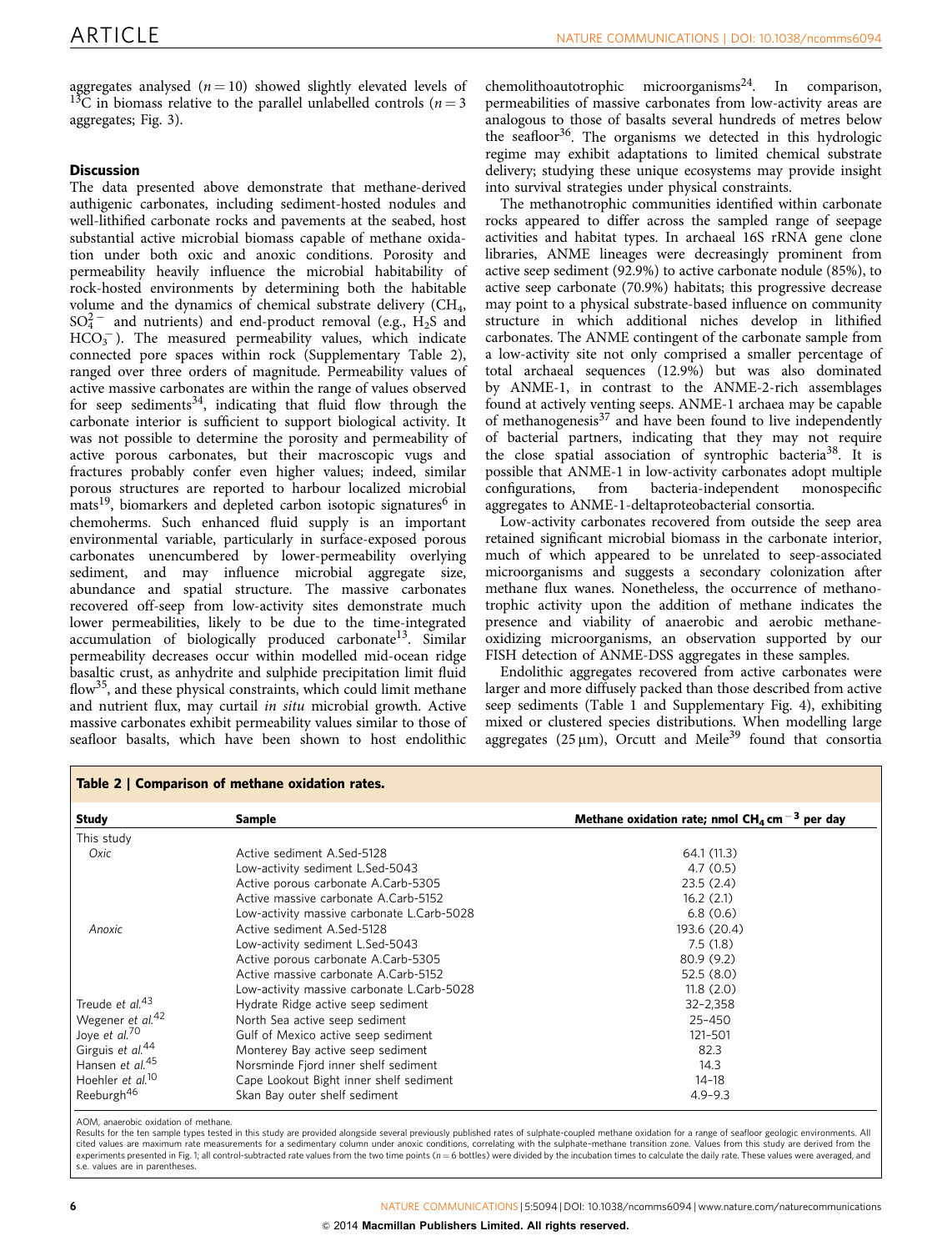<span id="page-7-0"></span>partners in shell-type aggregates were too distant for electroncarrying intermediates to diffuse out of the archaea-dense inner core at metabolically feasible rates. The observed patchy arrangement of syntrophic partners within large aggregates suggests that their diffusive regimes may be similar to those of smaller aggregates. The diffuse cell packing we observe in endolithic aggregates may represent a transition to a more biofilm-like mode of growth, in which secreted polymeric substances offer a community-wide competitive advantage<sup>[40](#page-11-0)</sup> despite higher localized diffusion coefficients $41$ .

The rates of AOM measured by  ${}^{14}CH_4$  radiotracer were within the range of previously reported rates from Hydrate Ridge and other seep sites [\(Table 2](#page-6-0)). Porous and massive carbonates from active seep sites performed AOM at rates commensurate with active seep sediment $4^{2-44}$ , while sediment and carbonate rates from off-seep, low-activity areas were similar to those reported from continental shelves<sup>10,45,46</sup>. Within the comparative context of FISH–nanoSIMS analysis, active porous carbonate-hosted Archaea-DSS aggregates under anoxic conditions display substantial <sup>15</sup>N incorporation compared with aggregates from unlabelled incubations, confirming significant anabolic activity associated with cells residing in carbonate interiors. 15Nenrichment values were consistent with those of ANME/DSS aggregates measured from 6-month  $^{15}NH_4^+$ -amended seep sediment incubations<sup>[47](#page-11-0)</sup> and roughly half of those reported in time series analyses by Orphan et  $a\hat{l}$ <sup>[48](#page-11-0) 13</sup>CH<sub>4</sub> incorporation into AOM biomass has been reported to be  $\sim$  1% of the total methane<br>oxidized<sup>49</sup>, and thermophilic anaerobic methanotrophic thermophilic anaerobic methanotrophic microorganisms have been shown to derive most of their biomass from inorganic carbon sources<sup>50</sup>. Our results were consistent with these observations and the related prediction of substantially lower methane-derived  $^{13}$ C enrichment than NH<sub>4</sub><sup>+</sup>based  $^{15}{\rm N}$  uptake (Supplementary Table 4).  $^{15}{\rm NH_4^+}$  uptake was also observed in active nodule-hosted consortia after 9 months ([Fig. 2d\)](#page-5-0), with enrichment levels suggestive of approximately two or three doublings, similar to estimated growth rates reported from incubations of sediment samples from an active methane  $\text{see } 4^7$ .

NanoSIMS analysis of carbonate-hosted communities was suggestive of aerobic methane oxidation potential, although known bacterial methanotrophs were not recovered in 16S rRNA gene clone libraries. Observable 13C enrichment from AOM requires extended incubations, considering that ANME-SRB consortia have doubling times of several months[49](#page-11-0). Thus, the enrichment observed in our 5-day incubation is probably attributable to aerobic methanotrophs, consistent with the aerobic methane oxidation measured by  $^{14}CH_4$  radiotracer experiments. The detection of genes encoding particulate methane monooxygenase in active seep sediment (A.Sed-3452, 3–6 cm depth horizon) and a low-activity carbonate sample (L.Carb-3414), coupled with the observation of Methylococcales sequences from 454 pyrotag sequencing of A.Carb-3439 (Supplementary Data 3), suggests that aerobic methanotrophs are associated with both sediment and exhumed carbonate habitats. However, 16S rRNA gene sequences from known bacterial methanotrophs were not recovered in clone libraries  $(n = 705$  across four sample types; Supplementary Data 2), indicating that they may be exceedingly rare members of the community, or that there may be uncharacterized aerobic methanotrophs within the seep carbonate environment. Alternatively, the activity detected under oxic conditions may be due, at least in part, to AOM occurring in anoxic niches, where putative extracellular polymeric substances may confer protection against oxygen exposure.

Methane oxidation rates under oxic conditions were  $\sim$  31  $\pm$  1.2% s.e. that of their anaerobically incubated counterparts for both sediments and carbonates among active methane seep samples and  $60 \pm 2.8\%$  s.e. among samples from low-activity, seepadjacent sites. The consistent proportions of aerobic methanotrophic to ANME activity among different sample types, demonstrated by the low s.e., contrasts the samples' varying microbial community assemblages. These findings suggest that low-abundance microorganisms, both anaerobic and aerobic, maintain viability under quiescent periods of methane flux and are able to initiate activity soon after the introduction of stimulating conditions. It appears that waning methane supply does not necessitate ecosystem shutdown, but rather represents a selective force that presents alternative niches and promotes the successional development or persistence of an endolithic microbial assemblage that retains the capacity for continued methane consumption.

The observation of actively metabolizing methanotrophic organisms within carbonate rocks at sites of active and lowactivity methane seepage furthers previous studies linking methanotrophic microorganisms with authigenic carbonate



Figure 3 | Anabolic incorporation of isotopically labelled substrate after brief oxic incubation. (a) DAPI and (b) <sup>13</sup>C atom % NanoSIMS images of aggregate 27 from sample A.Carb-3439 are shown following a 5-day incubation with <sup>13</sup>CH<sub>4</sub> and air headspace. (c) A scatter plot of individual pixels' 13C and 12C counts from nanoSIMS analysis shows that many pixels skew heavy for the incubated aggregate while (d) none skew away from the mode ratio in a control A.Carb-3439 aggregate incubated without labelled chemical substrates (corresponding control aggregate images not shown). Tables in  $c$  and  $d$  provide  $^{13}C$  atom per cent values for several cell-sized regions of interest acquired from various nanoSIMS cycles during analysis of the experimental and control aggregate, respectively. Scale bar,  $5 \mu m$ .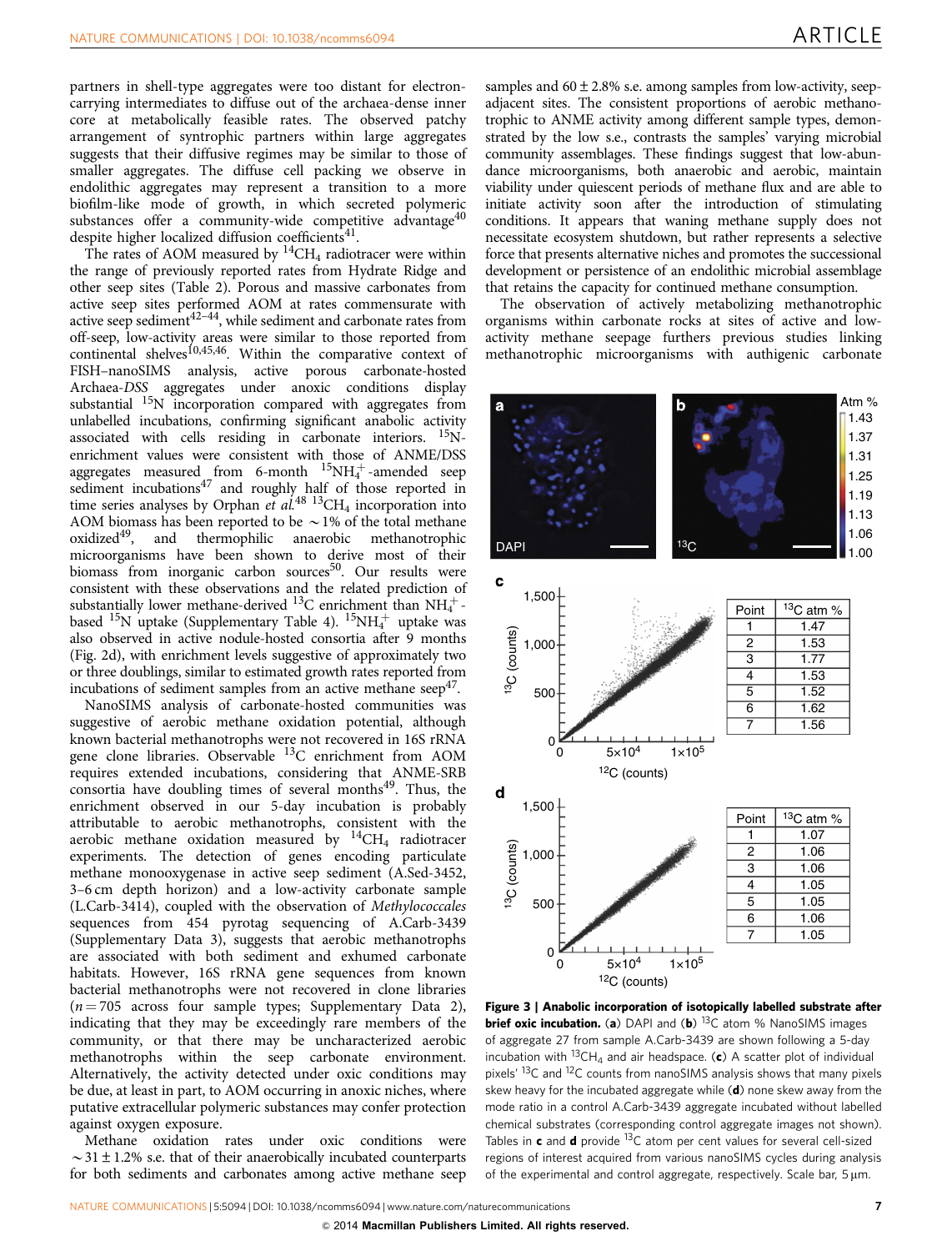formation and shifts the geobiological perception of seepassociated authigenic carbonates. The association of methanotrophic organisms with active porous chemoherms at Hydrate Ridge has been previously postulated<sup>6</sup>, but the associated petrographic, isotopic and microfossil evidence from porous carbonate lithologies (such as that represented by A.Carb-3439 panels in Supplementary Fig. 3) stopped short of demonstrating contemporary endolithic activity and net methane consumption. In contrast to such studies of porous chemoherms and carbonateassociated ANME biofilms in the euxinic Black Sea, which cover outer surfaces of carbonate reefs<sup>[18](#page-11-0)</sup> or line centimetre-scale cavities<sup>19</sup>, some of the active AOM assemblages described here persist within pore spaces of highly lithified, low-permeability structures that pave the seafloor and are volumetrically dominant at active and dormant seep sites. We report active and abundant methanotrophic microorganisms not only in porous carbonates at seepage sites with high CH<sub>4</sub> flux, but indeed within carbonates from all investigated seafloor environments, including the abundant low-permeability massive carbonate pavements covering regions of low-seepage activity. These findings suggest that such endolithic communities may be broadly distributed across a wide range of methane- and sulphate-infused carbonates.

Endolithic aerobic methanotrophic and ANME communities occupy a previously undescribed niche, replete with distinct physicochemical challenges such as potential nutrient limitation or metabolic product accumulation. There are fundamental similarities in community structure and aggregate morphology between endolithic and sediment-hosted methanotrophic communities, but the distinct parameters of rock-hosted habitats probably promote a unique set of metabolic responses or interspecies spatial relationships, as revealed by our recovery of larger, less-cohesive endolithic aggregates (Supplementary Fig. 4). Understanding the full metabolic repercussions of the endolithic methanotrophic lifestyle—and how it differs from the more familiar sediment-based mode in terms of methane processing or environmental interaction—is a compelling direction of future work. Endolithic methanotrophs within authigenic cold seep mounds may also serve as a useful point of comparison with communities associated with chemically precipitated carbonates at warmer chemolithotrophic habitats such as Lost City.

Endolithic methanotrophs likely play an integral role within the larger context of global methanotrophy and methane cycling. Although the extents of both methane seepage and associated authigenic carbonates on a global scale are poorly constrained, targeted studies from select regions indicate that methane seeps and vents are significant contributors to net methane oxidation and are frequently accompanied by substantial carbonate formation[15,27.](#page-11-0) Along the Costa Rica margin, multibeam bathymetry, side-scan sonar imagery, remotely operated vehicle observations and sampling revealed more than 100 previously unknown seep sites, typified by authigenic carbonate mounds rising up to  $100 \text{ m}$  above the seafloor<sup>23</sup>. At better-characterized sites, published side-scan sonar results, seafloor photographic images and descriptions of seep sites indicate that  $\sim$  46% of active methane seep sites at the seabed are paved by authigenic carbonates $4-6$  (surveyed sites include Hydrate Ridge, the Costa Rica margin, Santa Monica Basin and the Chilean subduction zone). Assuming methanotrophy at active sites that would otherwise occur in overlying sediment takes place endolithically, we estimate that endolithic AOM in surface-exposed carbonates may account for 12.5 (using massive carbonate rates) to 19.2% (using porous carbonate rates) of the overall methane consumption estimated to take place at active seeps. The endolithic contribution to AOM at low-activity settings and adjacent marine sediment sites is more difficult to quantify.

The carbonate samples collected for this study were, by necessity, from exhumed seafloor carbonate pavements, and the extent to which our findings translate to deeper carbonate lenses and platforms requires targeted study. Authigenic carbonates account for the vast majority of mound volume at methane seep complexes: 85.7% at the Costa Rica margin<sup>4</sup>, 99.8% at Hydrate Ridge South Pinnacle and SE Knoll<sup>[6](#page-10-0)</sup>, 99.2% at Chilean seeps<sup>[5](#page-10-0)</sup> and, in regions such as the Florida escarpment, carbonates can pave extensive areas of the seafloor<sup>51</sup>. The high permeability values measured from carbonates at actively venting sites and the emergence of methane-rich fluids above carbonate pavements<sup>[52](#page-11-0)</sup> imply that large carbonate mounds (10 to  $\sim$  100-m tall) are supplied with abundant methane. Sulphate supply within the carbonate interior may be enhanced by downward fluid circulation, which has been attributed to tidal forcing and/or negative pressure generated by focused fluid discharge<sup>34</sup>, and hydrologic recharge of carbonate masses, previously suggested at the base of methane seep sites including Hydrate Ridge<sup>[6](#page-10-0)</sup> and the Florida Escarpment<sup>[51](#page-11-0)</sup>. With extensive methane and sulphate perfusion of mound carbonates<sup>6,34,51</sup>, and the recognition that sulphate concentration far below that of ambient seawater can sustain  $AOM<sup>53</sup>$ , the potential for endolithic methanotrophy is substantial and may exceed that of surfaceassociated seep sediments.

Hidden sources of endolithic AOM, where either methane availability and/or carbonates have no seafloor surface expression, could further enhance the global contribution of carbonatehosted communities to methane budgets. Thin carbonate crusts may cut off methane supply to overlying sediments within hundreds of years<sup>[54](#page-11-0)</sup>: this self-sealing effect limits methanotrophy in the upper sediment column but may increase methane  $concentrations$  in the underlying carbonate layers<sup>[55](#page-11-0)</sup> and sustain AOM activity, contingent on electron acceptor availability.

The recognition of seep-associated carbonates as active and dynamic habitats across a range of geochemical conditions also challenges the treatment of such structures as passive recorders of historical methane seepage. The persistence of actively metabolizing communities in seafloor mound structures makes the deconvolution of modern and fossil microbial assemblages difficult without phylogenetically linked isotopic tracer incubation studies or well-constrained biomarker isotopic relationships. However, any perturbation, including methane-perfused incubations, may stimulate dormant microbial lineages and thus erroneously characterize the metabolic activity and relative abundances of in situ microbial constituents. The extent to which microbial communities in low-activity carbonates are diagnostic of previous seep activity and the rate of community succession between active and inactive seep areas has ramifications for the interpretation of biomarker analysis in ancient seeps<sup>56</sup>. Biomarkers within ancient seep structures<sup>[57](#page-11-0)</sup> are thus time-integrated reflections of a range of physicochemical environments, probably weighted toward particularly productive or recent regimes, and tempered by remineralization, succession and competition among microbial communities.

The demonstration of abundant, active methanotrophic microorganisms within authigenic methane seep-associated carbonates reveals a dynamic ecosystem able to adapt to changing environmental conditions and methane fluxes. Given the broad distribution of methane- and sulphate-infused carbonates at and below the seafloor, carbonate-hosted methanotrophy probably represents a globally relevant sink for methane. The discovery of substantial methane consumption by these carbonate-associated microbial communities also marks an important step in our understanding of the extent of viable habitats for anaerobic methanotrophs and associated methane turnover within the marine environment.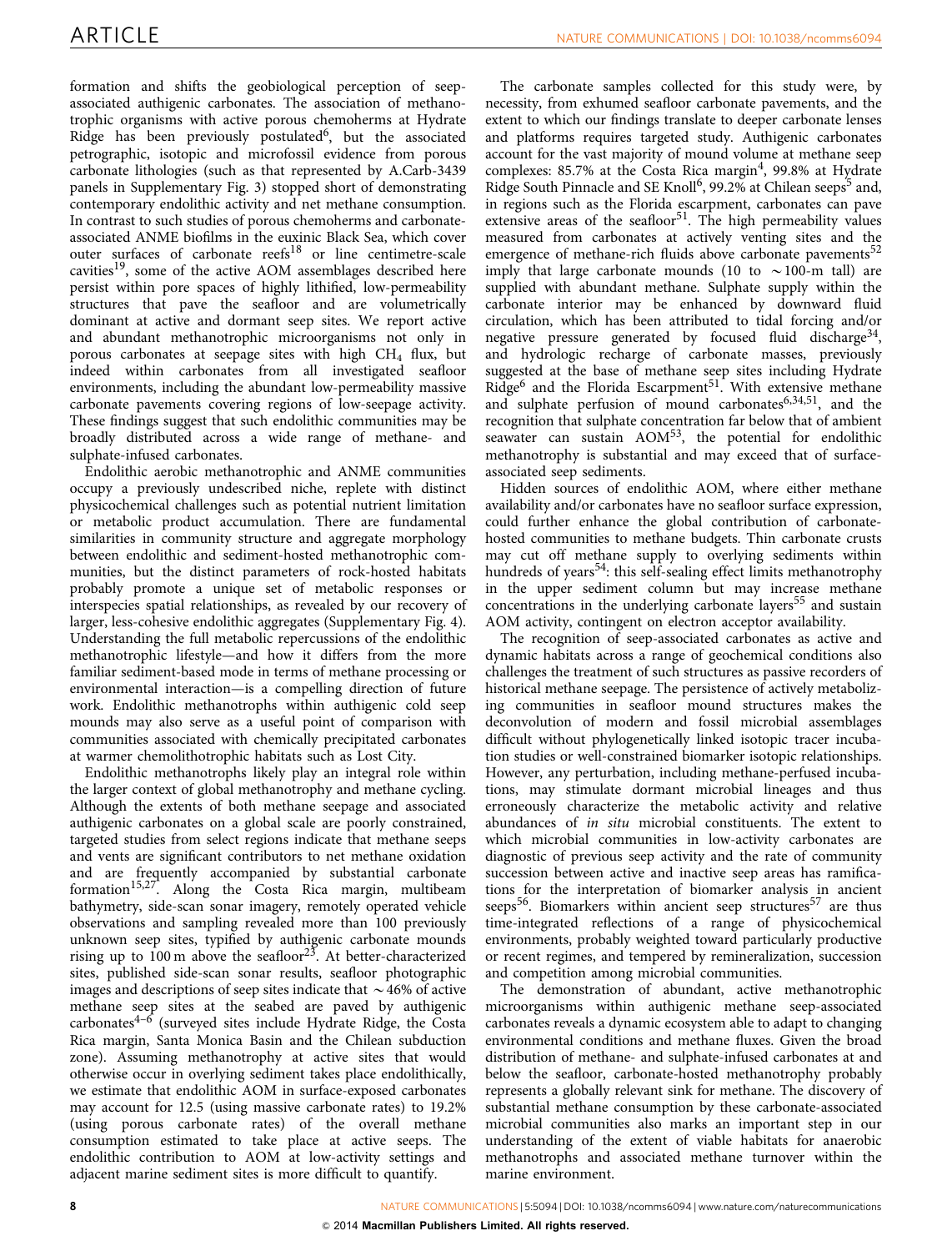#### **Methods**

Sample collection and characterization. Samples for the study of endolithic AOM were collected from three convergent boundary cold seep sites: an erosional subduction zone near Costa Rica (Mound 12, 1,000 m depth; 8°55.8′N, 84°18.8′W), Eel River Basin (Northern Ridge, 525 m; 40°48.70'N, 124°36.68'W) and an accretionary prism at Hydrate Ridge, Oregon (Hydrate Ridge South, 800 m; 44°34.09'N, 125°09.14'W and SE Knoll, 620 m; 44°26.99'N, 125°01.97'W).

These sites have been previously established as areas of active methane seepage and sediment-based AOM at which methane from seep structures enters the water column at concentrations ranging from 100 nM (Costa Rica)<sup>58</sup> and 200 nM (Eel River Basin)<sup>59</sup> up to 4,400 nM (Hydrate Ridge)<sup>60</sup>. Authigenic carbonates have been shown to adsorb methane and create localized sites of heightened concentrations<sup>61</sup>, and pore water geochemical measurements from selected sediment push cores confirm elevated methane levels and reveal signs of AOM metabolism (pore water extrusion and geochemical analyses from push core sediments were conducted following protocols outlined in Orphan  $et$   $al$ .<sup>62</sup>). For example, sediment porewater measurements associated with the Eel River Basin seep (6–9 cm below seafloor) from which A.Nod-2688 was collected exhibited high levels of sulphide (8.5 mM), depleted sulphate (19.2 mM), and elevated methane (950  $\mu$ M) and dissolved inorganic carbon (23 mM) with a  $\delta^{13}C_{\text{DIC}}$  that is highly negative ( – 36.1%), indicative of active methane oxidation. More limited geochemical measurements associated with the Costa Rica methane seep sample from which A.Nod-3294 was recovered were also consistent with active seepage, with pore waters containing  $1.23 \text{ mM } CH_4$ , while the Hydrate Ridge seep sediments from which A.Nod-2518 was obtained contained 2.74 mM CH<sub>4</sub> and a  $\delta^{13}C_{\text{DIC}}$  of  $-38.64\%$ .

Sediments, nodules and carbonates were sampled with the DSV Alvin during R/ V Atlantis legs AT-15-11 (Hydrate Ridge and Eel River Basin, September–October 2006), AT-15-44 (Costa Rica, February 2009), AT-15-59 (Costa Rica, January 2010), AT-15-68 (Hydrate Ridge, August 2010) and with ROV Jason during AT-18-10 (Hydrate Ridge, September 2011). Samples included 6 sediment cores, 4 sediment-entrained nodules and 14 carbonates naturally exposed at the seafloor; all samples were kept at ambient bottom water temperatures (  $\sim$  4 °C) during recovery. Supplementary Table 1 provides a more detailed accounting of the origin, activity and degree of lithification of all samples referenced herein via serial number, and Supplementary Fig. 2 presents images of representative samples. Average  $\delta^{13}C_{\rm carbonate}$  values from both active (A.Carb-2840: -48.3%; A.Carb-2871:  $-27.5\%$ ; A.Carb-3439:  $-38.5\%$ ) and low-activity carbonates (L.Carb-2874:  $-28.5\%$ ; L.Carb-3414:  $-38.2\%$ ) indicate the incorporation of <sup>13</sup>Cdepleted, methane-derived carbon.

The 'active' designation refers to sites where methane seepage was manifested by seafloor ecosystems known to be fueled by subsurface methane (mussel beds, tubeworm bushes, clam beds, provannid snails and bacterial mats) or methane bubble ebullition (Supplementary Fig. 1a,b). Authigenic carbonate precipitates, whose calcium carbonate mineralogy was confirmed with X-ray diffraction, form loosely consolidated protoliths heretofore referred to as 'nodules' within active sediments. With further precipitation and compaction in a methane-perfused regime, larger carbonate rocks (or 'active carbonates') form, which can be uplifted<br>and exhumed, generating extensive pavements around methane seeps<sup>62,63</sup>. The term 'low activity' references sampling sites that did not exhibit any clear signs of methane seepage or chemosynthetic communities, although methane supply cannot be entirely ruled out, as subsurface advective flow can shift with time<sup>[43,64](#page-11-0)</sup>. Low-activity sites were comparatively barren, yet  $\delta^{13}C_{\rm carbonate}$  values and the carbonate mineralogy of such samples suggest that they formed in 'active' seep settings. In all experiments involving carbonates, interior portions ( $>$ 5 cm from the surface) were used in to ensure that properties exhibited were representative of bulk rock material and not a reflection of surface-based adherent cells or entrained material. At seep-associated mounds, carbonate rocks form extensive pavements and are often overlaid by thin veneers of sediment and/or microbial mats (Supplementary Fig. 1c,d). The thickest layers of sediment associated with active seep areas often occur between carbonate blocks in depressions that may have formed as a result of localized faulting. At low-activity sites, carbonate surface expression is less pronounced, although deposits of unsedimented carbonates are apparent (Supplementary Fig. 1e,f).

X-ray diffraction. Two samples of sediment (A.Sed-3098, A.Sed-3452), nodule (A.Nod-3099, A.Nod-3294), active carbonate exterior (A.Carb-4588E3, A.Carb-5305), active carbonate interior (A.Carb-4588E3, A.Carb-5305), low-activity carbonate exterior (L.Carb-2874, L.Carb-3604) and low-activity carbonate interior (L.Carb-2874, L.Carb-3604) were powdered with a sterilized ceramic mortar and pestle. The relative intensity of X-ray reflections as a function of beam incidence angle was measured with a Phillips X'Pert Multi Purpose X-Ray Diffractometer.  $SiO<sub>2</sub>$ was used as a standard, and best-fit analyses (with peak-shifting permitted) were conducted with the X'Pert HighScore software and its library of diffractograms.

Porosity and permeability. Porosity and permeability tests were conducted by Weatherford Laboratories (Humble, TX) on 2.54-cm diameter core plugs between 5 and 7.5 cm in length. Porosity was determined with Boyle's Law Single Cell method, a non-destructive technique that quantifies porosity directly without the need for disaggregation. Permeability was calculated using Darcy's Law incorporating measured flow rates through the core plug under a range of pressures. Details on porosity and permeability methodology can be found in the American Petro-leum Institute's Recommended Practices for Core Analysis<sup>[65](#page-11-0)</sup>.

Petrographic analysis. Five thin sections—representing three active (A.Carb-2840, A.Carb-3439 and A.Carb-3460) and two low-activity carbonates (L.Carb-2874, and L.Carb-3414)—were prepared by Spectrum Petrographics (Vancouver, WA) with blue epoxy embedding and visualized across a range of magnifications with a Leica DM 2500P microscope and Nikon DXM 1200F camera. All thin sections were prepared with a thickness of  $30 \mu m$ .

**Phylogenetic analysis.** To acquire 16S rRNA gene sequences, the following workflow was performed for active sediment (sample A.Sed-3730), carbonate nodule (A.Nod-2518), active carbonate (A.Carb-3439) and low-activity carbonate (L.Carb-3604) samples. DNA was extracted from  $\sim 0.5$  g of material using the UltraClean Soil DNA isolation kit (Mo Bio Laboratories, Carlsbad, CA). Bacterial and archaeal 16S rRNA genes were amplified in separate PCR reactions as described in the Supplementary Methods. Cleaned, amplified DNA product was cloned into chemically competent E. coli with the TOPO TA Cloning Kit (Invitrogen, Carlsbad, CA). Restriction fragment length polymorphism was performed for bacterial sequences using HaeIII and Sau96I enzymes, and for archaeal sequences using RsaI and HaeIII enzymes; all enzymes were acquired from NEB (Ipswich, MA) and one or two representatives of each unique restriction digest pattern were sequenced by Laragen, Inc. (Culver City, CA). Resulting sequences were aligned, checked for chimeras and plotted as described in the Supplementary Methods.

454 Pyrotag sequencing was performed using the Roche 454 GS-FLX Titanium platform (Roche Diagnostics, Castle Hill, NSW, Australia) at the Australian Centre for Ecogenomics. See Supplementary Methods for details on PCR conditions and amplicon processing.

Cell visualization. On recovery from the seafloor, carbonate and sediment samples for microscopy analysis were fixed in 2% formaldehyde and stored at  $4^{\circ}$ C overnight; the next day, the formaldehyde was washed from the samples with sterile PBS buffer and then transferred into 100% ethanol and stored at  $-80^{\circ}$ C. In the case of carbonate rocks, interior portions were isolated for analysis by sterile mortar and pestle and sterile razor blade manipulation to minimize the role of surface-based communities. This method of mechanical separation was replicated on sediments; resulting samples, when compared with unprocessed sediment samples, confirmed that the diffuse aggregate morphology, cell abundance and aggregate size found in carbonate samples are not artefacts of mortar and pestle treatment. Aggregate counts were performed using CARD-FISH and DAPI staining on 3-µm polycarbonate filters. To examine the proportion of single cells, sonicated sample material (sonicated on ice  $3 \times 10$  s at 8 W; Branson sonifier 150) was concentrated on a 0.22-um polycarbonate filter and stained with DAPI. Twenty-five fields of view were surveyed to determine the proportion of cells present as single cells. Cell and aggregate counts were normalized per unit dry mass for all sample types.

Samples for CARD-FISH were prepared as follows. To concentrate cell aggregates, a percoll density separation was performed according to Orphan et  $al$ .<sup>[38](#page-11-0)</sup> Fixed, crushed sample was permeabilized by mixing 60  $\mu$ l sample with 1,290  $\mu$ l TE (pH 9) and heated for 3 min at 60 °C. The sample tubes were put on ice for 5 min;  $4.5 \mu$ l of 30% H<sub>2</sub>O<sub>2</sub> was then added (to deactivate peroxidase) and incubated at room temperature for 10 min. Tubes were put back on ice and 150 µl sodium pyrophosphate were introduced. Sample mixtures were sonicated on ice three times at 8 W for 10 s each time and applied to the density gradient vials. The vials were then centrifuged at  $4,800$  r.p.m. for 15 min at  $4^{\circ}$ C. The supernatant was filtered through a 3-um filter, which was then rinsed with 2 ml PBS and dehydrated with 2 ml 1:1 ethanol:PBS.

For samples intended for nanoSIMS analysis, percoll-prepared aggregates were concentrated onto a 3-µm-pore-sized polycarbonate filter and inverted onto an indium tin oxide-coated glass slide to transfer biomass as described in Orphan et al.<sup>[38](#page-11-0)</sup> For samples only visualized with DAPI, the above protocol was followed with the exception of the permeabilization and peroxidase deactivation steps.

CARD-FISH reactions on slides and filters were performed as in Dekas et al.<sup>[47](#page-11-0)</sup> (see Supplementary Methods for additional details.). All visualizations and cell counts described above were conducted with epifluorescence microscopy using a  $60 \times$  objective lens (Olympus BX51 microscope, Olympus, Melville, NY).

Aggregate spatial analysis. Aggregate architecture was examined with the DAIME image analysis and three-dimensional visualization programme<sup>33</sup>. By recognizing fluorescent biomass within manually set aggregate boundaries throughout a z-stack of images, DAIME is able to calculate biovolume and the pair correlation function. Biovolume is determined by dividing the three-dimensional integrated volume of cells by the overall aggregate volume. To derive the pair correlation function, the programme rasters across the entire aggregate, deploying dipole lines of varying lengths in all directions at each pixel. If each end of the dipole contacts a distinct object (that is, a cell), a hit is recorded at that dipole length. By ratioing the dipole hits to total dipoles as a function of dipole length and normalizing by cell density, the pair correlation statistic is obtained; its peak value corresponds to the most favoured cell–cell distance. Biovolume and pair correlation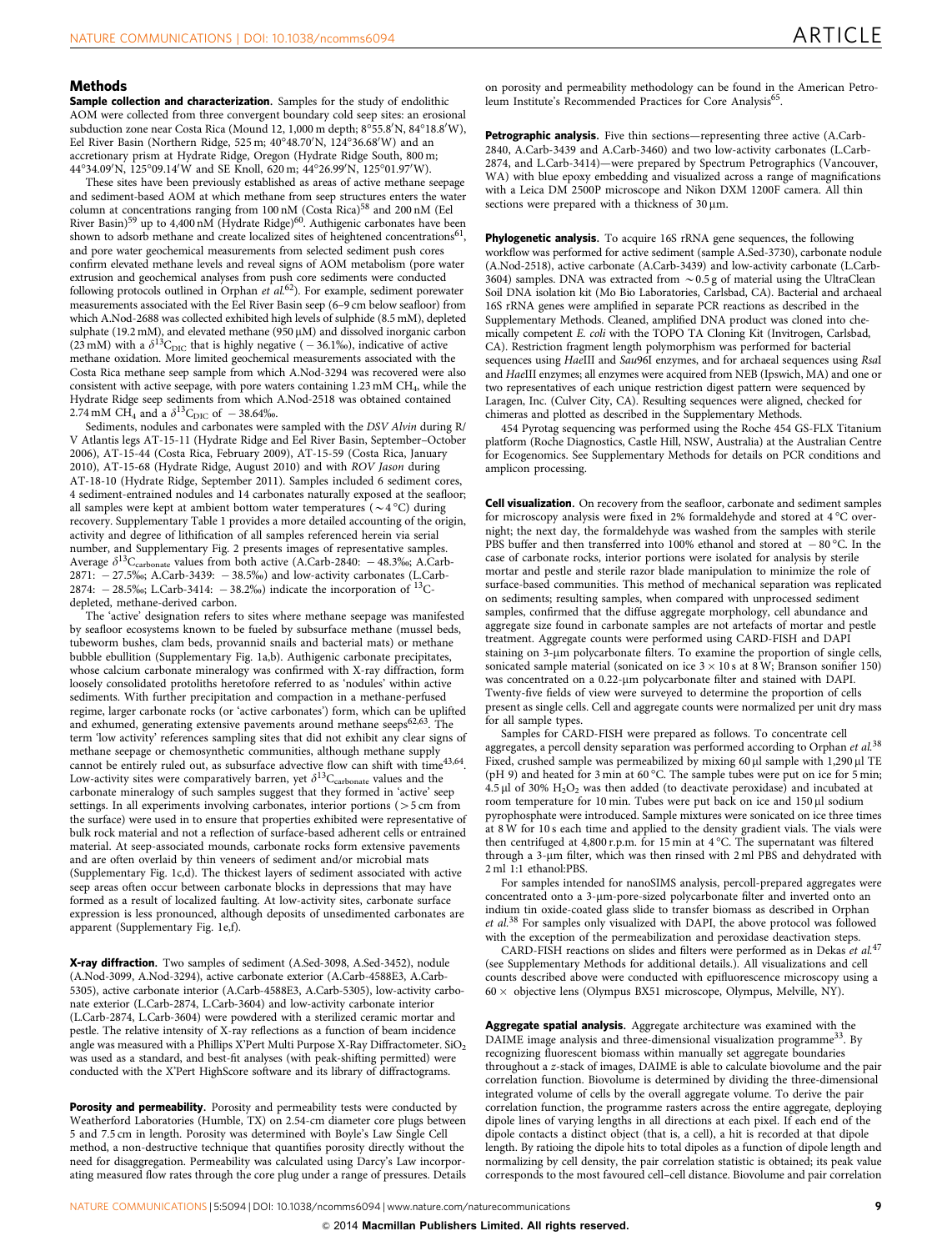<span id="page-10-0"></span>values were obtained from five representative aggregates from each environment; cell sizes were consistent for all samples.

 $14CH<sub>4</sub>$  rate measurements. Methane oxidation rates at two times points were measured for each of seven samples: A.Sed-5128, A.Carb-5305, A.Carb-5152, L.Sed-5043, L.Carb-5028 and sterilized control aliquots of A.Sed-5128 and A.Carb-5305. All incubations contained 10 ml physical substrate (compressed sediment or carbonate rock) and 20 ml filtered Hydrate Ridge bottom water. Carbonate rock samples were fragmented to fit through the 28-mm diameter bottle opening (SVG-50 gaschro vials, Nichiden Riku Glass Co., Kobe, Japan); pieces were kept as large as possible to minimize the increase in surface area-to-volume ratio and maintain conditions as representative of the in situ environment as possible. Following several minutes of flushing with  $N_2$  (g), 60 ml of gas was injected into the 30-ml headspace, generating a pressure of  $\sim$  2 atm. Anaerobic incubation headspace was 100% CH<sub>4</sub>; aerobic incubation headspace was 30 ml CH<sub>4</sub>, 20 ml N<sub>2</sub> and 10 ml O<sub>2</sub>. All incubation set-up before gas flushing and injection took place in an anaerobic chamber.

Triplicate incubations for each sample/headspace combination (which represented subsamples of the sample type population) were set up for each of two time points, with the exception of sterilized controls, which were sampled only at the second time point. In total, 72 incubations were prepared and maintained with a  $\text{CH}_4$  headspace at 4 °C for 2 weeks before radiolabel addition to establish consistent environmental conditions.

Rates of methane oxidation were measured following the methods of Treude et al.<sup>[66](#page-11-0)</sup>; details are provided in the Supplementary Methods. The rate of methane oxidation can then be determined by the equation

$$
\text{Method on } = \frac{{}^{14}\text{CO}_2 \cdot \text{CH}_4}{{}^{14}\text{CH}_4 + {}^{14}\text{CO}_2 \cdot \text{V} \cdot \text{V}}
$$

in which  $^{14}CH_4$  is the combusted unreacted radiolabelled methane,  $^{14}CO_2$ represents the quantity of acidified oxidation product, CH<sub>4</sub> signifies the initial quantity of methane in the experiment,  $\nu$  is the volume of sediment or carbonate rock and t is the time over which the incubation was active. Methane oxidation rates from control incubations were attributed to abiotic activity, and these values (3.1 nmol CH<sub>4</sub> cm<sup>-3</sup> per day for aerobic sediment, 2.9 nmol CH<sub>4</sub> cm<sup>-3</sup> per day (3.1 nmol CH<sub>4</sub> cm<sup>-3</sup> per day for aerobic sediment, 2.9 nmol CH<sub>4</sub> cm<sup>-3</sup> for aerobic carbonate, 1.2 nmol  $CH_4$  cm<sup>-3</sup> per day for anaerobic sediment and 0.6 nmol  $\text{CH}_4 \text{ cm}^{-3}$  per day for anaerobic carbonate) were subtracted from experimental treatments to yield the final biological oxidation rate values.

NanoSIMS measurements. Target aggregates from CARD-FISH analysis were mapped on indium tin oxide-coated glass squares using both epifluorescence and transmitted light microscopy with a DeltaVision RT (Applied Precision Inc., WA)<br>according to Dekas *et al.<sup>[47](#page-11-0)</sup>* The Cameca nanoSIMS 50L was used to collect highresolution data on isotopic uptake in nodule and carbonate rock incubations;<br><sup>15</sup>N<sup>12</sup>C <sup>-</sup>, <sup>14</sup>N<sup>12</sup>C <sup>-</sup>, <sup>13</sup>C <sup>-</sup> and <sup>12</sup>C <sup>-</sup> ions were collected. For our analyses, a 2.5pA caesium beam with a spot size of 100–200 nm was used. The beam rastered over areas dependent on the size of the aggregates selected (generally between 5 and 20  $\mu$ m) with a 256  $\times$  256 pixel resolution, a dwell time of 5–10 ms per pixel and a resolving power of  $\sim$  5,000. Multiple frames, each lasting  $\sim$  30 min, were taken per aggregate (between 5 and 60 frames), as the beam sputtered away layers of material.

NanoSIMS images were processed with L'image (developed by L. Nittler, Carnegie Institution of Washington, Washington D.C.). Each set of frames was corrected for drift and detector dead time. Discrete regions of interest were drawn manually on the ion images based on the corresponding CARD-FISH data; isotope ratios were subsequently calculated for these regions.

The following samples were analysed: A.Nod-3294 incubated for 9 months amended with 1 mM <sup>15</sup>NH<sub>4</sub>Cl and an unlabelled methane headspace in a 125 ml vial; A.Carb-3439 incubated under air for 5 days in an air-tight mylar bag ( $\sim$  800 ml) with the addition of 0.74 mM <sup>12</sup>CH<sub>4</sub> and 0.74 mM <sup>13</sup>CH<sub>4</sub>; A.Carb-3439 incubated for 27 months under anoxic conditions with 2 mM <sup>15</sup>NH<sub>4</sub>Cl, 0.74 mM <sup>12</sup>CH<sub>4</sub> and 0.74 mM <sup>13</sup>CH<sub>4</sub>. Parallel incubations of aliquots treated with unlabelled NH4Cl and CH4 chemical substrates served as controls. All incubations were set up shipboard, within hours of sample recovery from the seafloor (after several minutes of Ar sparging in the case of anoxic experiments). The extended incubations, during which methane was not replenished and the water was not flushed, probably influenced the composition and activity of resident microbial communities as the methane-sourced carbon may transition through multiple pools before analysis. However, when dealing with organisms that grow at such low rates (doubling times in excess of a month), such long anabolism-based incubations are necessary. Understanding these limitations, growth rates derived from nanoSIMS data should be viewed as conservative estimates; the primary utility of the method is to definitively demonstrate anabolic activity through the isotopic enrichment of cell material. Sterilized control incubations were not measured by nanoSIMS analysis, but isotopic enrichment was exclusively observed in association with Archaea-SRB aggregates (as established by CARD-FISH), indicating that abiotic isotopic incorporation was not statistically significant. All incubations were conducted in anoxic filtered Hydrate Ridge bottom water at 4 °C. Clostridia spores with known  ${}^{13}C/{}^{12}C$  and  ${}^{15}N/{}^{14}N$  ratios (measured by conventional elemental analyzer-isotope ratio mass spectrometer, EA-IRMS) were used as a standard and measured before and after sample analysis to track instrumental mass fractionation

and drift over the course of the nanoSIMS analysis session. The  $^{13}$ C and  $^{15}$ N ratios of *Clostridia* spores analyses bracketing our samples were consistent throughout the run. The  ${}^{13}C/{}^{12}C$  ratios of the unlabelled control archaeal—DSS aggregates were below natural abundance and can be attributed to the incorporation of  $^{13}$ Cdepleted carbon from the methane-seep environment<sup>48</sup>, instrument-associated fractionation[67](#page-11-0) or biological matrix effects[68](#page-11-0). Although the accuracy of the natural abundance  $\delta^{13}$ C values for aggregates in control incubations is poorly constrained, these samples serve as a comparative reference for our  ${}^{13}CH_4$  amended samples.

pMMO analysis. Particulate methane monooxygenase genes (pmoAC) were amplified from extracted DNA using the MISA PCR assay as described previously by Tavormina et al.<sup>[69](#page-12-0)</sup> Products were cloned into pSMARTGC LK-kan (Lucigen Corp., Middleton, WI) following the manufacturer's guidelines. Forty-two colonies from sample L.Carb-3414 and 46 from A.Sed-3452 were picked and amplified with SL1f (5'-CAG TCC AGT TAC GCT GGA GTC-3') and SR2r (5'-GGT CAG GTA TGA TTT AAA TGG TCA GT-3'); the product DNA was digested with restriction enzyme RsaI. Representative restriction fragment patterns were selected and the corresponding DNA was sequenced by Laragen, Inc. (Culver City, CA). Resulting sequences were processed and aligned using the Sequencher software and chimeras were removed. Pmo sequences recovered in this study have been submitted to Genbank under accession numbers KF616507-KF616827.

Estimates of carbonate volume and aerial cover. The relative volumes of carbonate rock and overlying sediment at several cold seep sites were estimated by compiling side-scan sonar data, photographs and descriptions from previously published studies. The proportion of mound volumes attributable to carbonate rock was determined by side-scan sonar images of vent fields, in which high backscatter is interpreted as carbonate rock and from which depths of carbonate extent can be estimated<sup>4</sup>. The average thickness of the overlying sediment layer is known from published reports<sup>4–6</sup>, allowing for the calculation of the proportion of active methane seep mound volume occupied by potentially habitable carbonate rock. (This calculation approach fails to detect carbonate nodules within sediment, thereby minimally underestimating the volume of potentially habitable endolithic habitat.) The estimate of actively seeping surface area covered by carbonate rock is derived from side-scan sonar surface expression data and schematic maps based on extensive in situ observation<sup>4-6</sup>.

#### References

- 1. Denman, K. L. et al. in Climate Change 2007: The Physical Science Basis, Contribution of Working Group I to the Fourth Assessment Report of the Intergovernmental Panel on Climate Change (Cambridge University Press, 2007).
- 2. Reeburgh, W. S. Oceanic methane biogeochemistry. Chem. Rev. 107, 486–513 (2007).
- 3. Dale, A. W., Van Cappellen, P., Aguilera, D. R. & Regnier, P. Methane efflux from marine sediments in passive and active margins: estimations from bioenergetic reaction–transport simulations. Earth Planet. Sci. Lett. 265, 329–344 (2008).
- 4. Klaucke, I., Masson, D. G., Petersen, C. J., Weinrebe, W. & Ranero, C. R. Multifrequency geoacoustic imaging of fluid escape structures offshore Costa Rica: implications for the quantification of seep processes. Geochem. Geophys. Geosyst. 9, Q04010 (2008).
- 5. Klaucke, I., Weinrebe, W., Linke, P., Kläschen, D. & Bialas, J. Sidescan sonar imagery of widespread fossil and active cold seeps along the central Chilean continental margin. Geo-Mar. Lett. 32, 489–499 (2012).
- Teichert, B., Bohrmann, G. & Suess, E. Chemoherms on Hydrate Ridge-Unique microbially-mediated carbonate build-ups growing into the water column. Palaeogeogr. Palaeoclimatol. Palaeoecol. 227, 67–85 (2005).
- 7. Paull, C. K., Normark, W. R., Ussler, III W., Caress, D. W. & Keaten, R. Association among active seafloor deformation, mound formation, and gas hydrate growth and accumulation within the seafloor of the Santa Monica Basin, offshore California. Mar. Geol. 250, 258–275 (2008).
- 8. Masuzawa, T., Handa, N., Kitagawa, H. & Kusakabe, M. Sulfate reduction using methane in sediments beneath a bathyal 'cold seep' giant clam community off Hatsushima Island, Sagami Bay, Japan. Earth Planet. Sci. Lett. 110, 39–50 (1992).
- Boetius, A. et al. A marine microbial consortium apparently mediating anaerobic oxidation of methane. Nature 407, 623–626 (2000).
- 10. Hoehler, T. M., Alperin, M. J., Albert, D. B. & Martens, C. S. Field and laboratory studies of methane oxidation in an anoxic marine sediment: Evidence for a methanogen-sulfate reducer consortium. Global Biogeochem. Cycles 8, 451–463 (1994).
- 11. Milucka, J. et al. Zero-valent sulphur is a key intermediate in marine methane oxidation. Nature 491, 541–546 (2012).
- 12. Ziebis, W. & Haese, R. R. in Interactions Between Macro- and Microorganisms in Marine Sediments 267–298 (American Geophysical Union, 2005).
- 13. Luff, R. & Wallmann, K. Fluid flow, methane fluxes, carbonate precipitation and biogeochemical turnover in gas hydrate-bearing sediments at Hydrate Ridge, Cascadia Margin: numerical modeling and mass balances. Geochim. Cosmochim. Acta 67, 3403–3421 (2003).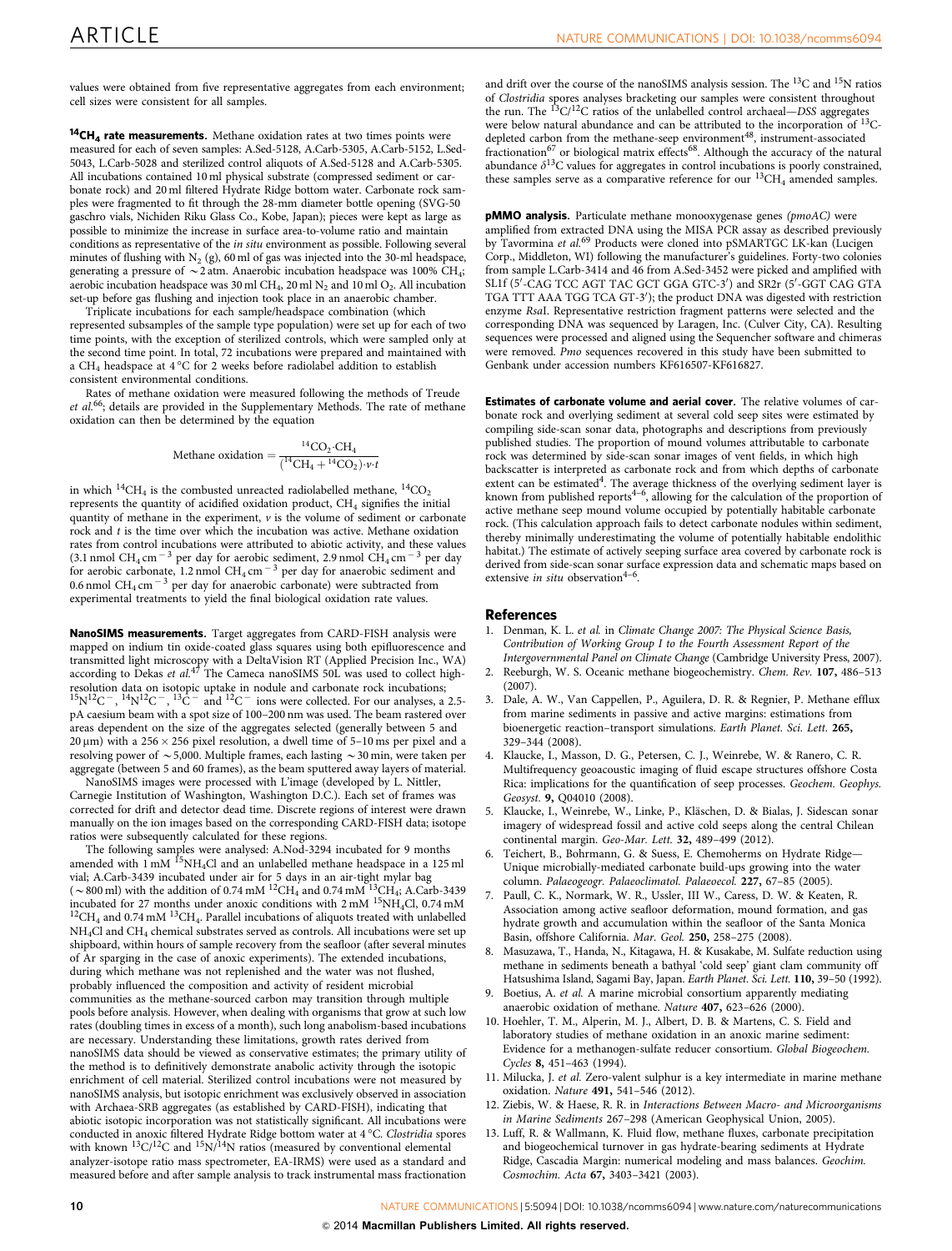- <span id="page-11-0"></span>14. Greinert, J., Bohrmann, G. & Suess, E. in Natural Gas Hydrates: Occurrence, Distribution, and Detection. Vol. 124, 99–113 (AGU, 2001).
- 15. Aloisi, G., Pierre, C., Rouchy, J.-M., Foucher, J.-P. & Woodside, J. Methanerelated authigenic carbonates of eastern Mediterranean Sea mud volcanoes and their possible relation to gas hydrate destabilisation. Earth Planet. Sci. Lett. 184, 321–338 (2000).
- 16. Naehr, T. H. et al. Authigenic carbonate formation at hydrocarbon seeps in continental margin sediments: a comparative study. Deep Sea Res. Part II Top. Stud. Oceanogr. 54, 1268–1291 (2007).
- 17. Eichhubl, P., Greene, H., Naehr, T. & Maher, N. Structural control of fluid flow: offshore fluid seepage in the Santa Barbara Basin, California. J. Geochem. Explor. 69, 545–549 (2000).
- 18. Michaelis, W. et al. Microbial reefs in the Black Sea fueled by anaerobic oxidation of methane. Science 297, 1013–1015 (2002).
- 19. Bahr, A. et al. Authigenic carbonate precipitates from the NE Black Sea: a mineralogical, geochemical, and lipid biomarker study. Int. J. Earth Sci. 98, 677–695 (2009).
- 20. Aloisi, G. et al.  $CH_4$ -consuming microorganisms and the formation of carbonate crusts at cold seeps. Earth Planet. Sci. Lett. 203, 195–203 (2002).
- 21. Treude, T., Knittel, K., Blumenberg, M., Seifert, R. & Boetius, A. Subsurface microbial methanotrophic mats in the Black Sea. Appl. Environ. Microbiol. 71, 6375–6378 (2005).
- 22. Walker, J. J. & Pace, N. R. Endolithic microbial ecosystems. Annu. Rev. Microbiol. 61, 331–347 (2007).
- 23. Sahling, H. et al. Fluid seepage at the continental margin offshore Costa Rica and southern Nicaragua. Geochem. Geophys. Geosyst. 9, Q05S05 (2008).
- 24. Santelli, C. M. et al. Abundance and diversity of microbial life in ocean crust. Nature 453, 653–656 (2008).
- 25. Lever, M. A. et al. Evidence for microbial carbon and sulfur cycling in deeply buried ridge flank basalt. Science 339, 1305–1308 (2013).
- 26. Golubic, S., Friedmann, E. I. & Schneider, J. The lithobiontic ecological niche, with special reference to microorganisms. J. Sediment. Res. 51, 475–478 (1981).
- 27. Greinert, J., Bohrmann, G. & Elvert, M. Stromatolitic fabric of authigenic carbonate crusts: result of anaerobic methane oxidation at cold seeps in 4,850 m water depth. Int. J. Earth Sci. (Geol. Rundsch.) 91, 698–711 (2002).
- 28. Stadnitskaia, A. et al. Carbonate formation by anaerobic oxidation of methane: evidence from lipid biomarker and fossil 16S rDNA. Geochim. Cosmochim. Acta 72, 1824–1836 (2008).
- 29. Stadnitskaia, A., Bouloubassi, I., Elvert, M., Hinrichs, K.-U. & Sinninghe Damsté, J. S. Extended hydroxyarchaeol, a novel lipid biomarker for anaerobic methanotrophy in cold seepage habitats. Org. Geochem. 39, 1007–1014 (2008).
- 30. Birgel, D., Himmler, T., Freiwald, A. & Peckmann, J. A new constraint on the antiquity of anaerobic oxidation of methane: Late Pennsylvanian seep limestones from southern Namibia. Geology 36, 543–546 (2008).
- 31. Peckmann, J., Goedert, J. L., Thiel, V., Michaelis, W. & Reitner, J. A comprehensive approach to the study of methane-seep deposits from the Lincoln Creek Formation, western Washington State, USA. Sedimentology 49, 855–873 (2002).
- 32. Pernthaler, J., Glöckner, F.-O., Schönhuber, W. & Amann, R. Fluorescence in situ hybridization (FISH) with rRNA-targeted oligonucleotide probes. Methods Microbiol. 30, 207–226 (2001).
- 33. Daims, H., Lücker, S. & Wagner, M. Daime, a novel image analysis program for microbial ecology and biofilm research. Environ. Microbiol. 8, 200–213 (2006).
- 34. Tryon, M., Brown, K. & Torres, M. Fluid and chemical flux in and out of sediments hosting methane hydrate deposits on Hydrate Ridge, OR, II: Hydrological processes. Earth Planet. Sci. Lett. 201, 541–557 (2002).
- 35. Fontaine, F. J., Rabinowicz, M. & Boulègue, J. Permeability changes due to mineral diagenesis in fractured crust: implications for hydrothermal circulation at mid-ocean ridges. Earth Planet. Sci. Lett. 184, 407–425 (2001).
- 36. Fisher, A. T. Permeability within basaltic oceanic crust. Rev. Geophys. 36, 143–182 (1998).
- 37. Lloyd, K. G., Alperin, M. J. & Teske, A. Environmental evidence for net methane production and oxidation in putative ANaerobic MEthanotrophic (ANME) archaea. Environ. Microbiol. 13, 2548–2564 (2011).
- 38. Orphan, V. J., House, C. H., Hinrichs, K.-U., McKeegan, K. D. & DeLong, E. F. Multiple archaeal groups mediate methane oxidation in anoxic cold seep sediments. Proc. Natl Acad. Sci. 99, 7663–7668 (2002).
- 39. Orcutt, B. & Meile, C. Constraints on mechanisms and rates of anaerobic oxidation of methane by microbial consortia: process-based modeling of ANME-2 archaea and sulfate reducing bacteria interactions. Biogeosci. Discussions 5, 1933–1967 (2008).
- 40. Xavier, J. B. & Foster, K. R. Cooperation and conflict in microbial biofilms. Proc. Natl Acad. Sci. 104, 876–881 (2007).
- 41. Petroff, A. P. et al. Reaction–diffusion model of nutrient uptake in a biofilm: Theory and experiment. J. Theor. Biol. 289, 90–95 (2011).
- 42. Wegener, G. et al. Biogeochemical processes and microbial diversity of the Gullfaks and Tommeliten methane seeps (Northern North Sea). Biogeosci. Discussions 5, 971–1015 (2008).
- 43. Treude, T., Boetius, A., Knittel, K., Wallmann, K. & Joergensen, B. B. Anaerobic oxidation of methane above gas hydrates at Hydrate Ridge, NE Pacific Ocean. Mar. Ecol. Prog. Ser. 264, 1–14 (2003).
- 44. Girguis, P. R., Orphan, V. J., Hallam, S. J. & DeLong, E. F. Growth and methane oxidation rates of anaerobic methanotrophic archaea in a continuous-flow bioreactor. Appl. Environ. Microbiol. 69, 5472–5482 (2003).
- 45. Hansen, L. B., Finster, K., Fossing, H. & Iversen, N. Anaerobic methane oxidation in sulfate depleted sediments: effects of sulfate and molybdate additions. Aquat. Microb. Ecol. 14, 195–204 (1998).
- 46. Reeburgh, W. S. Anaerobic methane oxidation: rate depth distributions in Skan Bay sediments. Earth Planet. Sci. Lett. 47, 345–352 (1980).
- 47. Dekas, A. E., Poretsky, R. S. & Orphan, V. J. Deep-sea archaea fix and share nitrogen in methane-consuming microbial consortia. Science 326, 422–426 (2009).
- 48. Orphan, V. J., Turk, K. A., Green, A. M. & House, C. H. Patterns of 15N assimilation and growth of methanotrophic ANME-2 archaea and sulfatereducing bacteria within structured syntrophic consortia revealed by FISH-SIMS. Environ. Microbiol. 11, 1777–1791 (2009).
- 49. Nauhaus, K., Albrecht, M., Elvert, M., Boetius, A. & Widdel, F. In vitro cell growth of marine archaeal-bacterial consortia during anaerobic oxidation of methane with sulfate. Environ. Microbiol. 9, 187–196 (2007).
- 50. Kellermann, M. Y. et al. Autotrophy as a predominant mode of carbon fixation in anaerobic methane-oxidizing microbial communities. Proc. Natl Acad. Sci. 109, 19321–19326 (2012).
- 51. Paull, C. et al. Seawater circulation through the flank of the Florida Platform: evidence and implications. Mar. Geol. 102, 265–279 (1991).
- 52. Torres, M. E. et al. Gas hydrate growth, methane transport, and chloride enrichment at the southern summit of Hydrate Ridge, Cascadia margin off Oregon. Earth Planet. Sci. Lett. 226, 225–241 (2004).
- 53. Beal, E. J., Claire, M. W. & House, C. H. High rates of anaerobic methanotrophy at low sulfate concentrations with implications for past and present methane levels. Geobiology 9, 131–139 (2011).
- 54. Luff, R., Wallmann, K. & Aloisi, G. Numerical modeling of carbonate crust formation at cold vent sites: significance for fluid and methane budgets and chemosynthetic biological communities. Earth Planet. Sci. Lett. 221, 337–353 (2004).
- 55. Hovland, M. On the self-sealing nature of marine seeps. Continent. Shelf Res. 22, 2387–2394 (2002).
- 56. Thiel, V. et al. Highly isotopically depleted isoprenoids: molecular markers for ancient methane venting. Geochim. Cosmochim. Acta 63, 3959–3966 (1999).
- 57. Peckmann, J., Birgel, D. & Kiel, S. Molecular fossils reveal fluid composition and flow intensity at a Cretaceous seep. Geology 37, 847–850 (2009).
- 58. Mau, S. et al. Estimates of methane output from mud extrusions at the erosive convergent margin off Costa Rica. Mar. Geol. 225, 129–144 (2006).
- 59. Valentine, D. L., Blanton, D. C., Reeburgh, W. S. & Kastner, M. Water column methane oxidation adjacent to an area of active hydrate dissociation, Eel river Basin. Geochim. Cosmochim. Acta 65, 2633–2640 (2001).
- 60. Heeschen, K. U. et al. Methane sources, distributions, and fluxes from cold vent sites at Hydrate Ridge, Cascadia Margin. Global Biogeochem. Cycles 19, GB2016 (2005).
- 61. Ijiri, A. et al. Enrichment of adsorbed methane in authigenic carbonate concretions of the Japan Trench. Geo-Mar. Lett. 29, 301–308 (2009).
- 62. Orphan, V. J. et al. Geological, geochemical, and microbiological heterogeneity of the seafloor around methane vents in the Eel River Basin, offshore California. Chem. Geol. 205, 265–289 (2004).
- 63. Boetius, A. & Suess, E. Hydrate Ridge: a natural laboratory for the study of microbial life fueled by methane from near-surface gas hydrates. Chem. Geol. 205, 291–310 (2004).
- 64. Greinert, J., Bohrmann, G. & Suess, E. Gas hydrate-associated carbonates and methane-venting at Hydrate Ridge: classification, distribution, and origin of authigenic lithologies. Geophys. Monogr. Ser. 124, 99–113 (2001).
- 65. American Petroleum Institute. Recommended Practices for Core Analysis: Recommended Practice 40 (API Publishing Services, Washington, D.C, 1998).
- 66. Treude, T., Krüger, M., Boetius, A. & Jørgensen, B. B. Environmental control on anaerobic oxidation of methane in the gassy sediments of Eckernfoerde Bay (German Baltic). Limnol. Oceanogr. 50, 1771–1786 (2005).
- 67. Slodzian, G. Challenges in localized high precision isotope analysis by SIMS. Appl. Surf. Sci. 231, 3–12 (2004).
- 68. Herrmann, A. M. et al. Nano-scale secondary ion mass spectrometry—a new analytical tool in biogeochemistry and soil ecology: a review article. Soil Biol. Biochem. 39, 1835–1850 (2007).

NATURE COMMUNICATIONS | 5:5094 | DOI: 10.1038/ncomms6094 | [www.nature.com/naturecommunications](http://www.nature.com/naturecommunications) 11